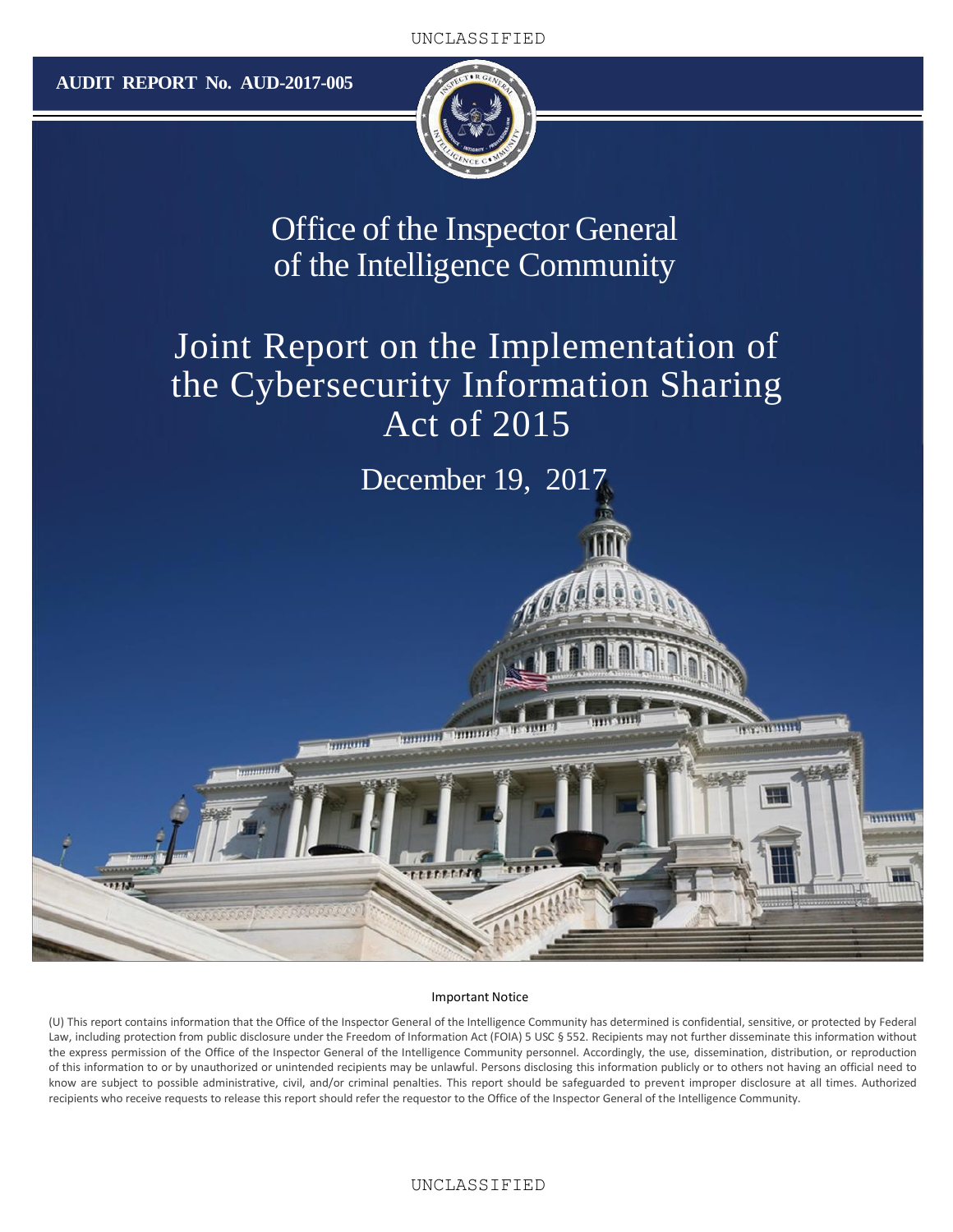



#### OFFICE OF THE INSPECTOR GENERAL OF THE INTELLIGENCE COMMUNITY AUDIT DIVISION WASHINGTON, DC 20511

#### ES-2017-01002

MEMORANDUM FOR: See Distribution

SUBJECT: Report No. AUD-2017-005, Joint Report on the Implementation of the Cybersecurity Information Sharing Act of 2015, December 19, 2017

We are providing this final report for your information and use. Our objective was to provide a joint report on actions taken during calendar year 2016 to carry out the Cybersecurity Information Sharing Act of 2015 (CISA) requirements.

On December 18, 2015, Congress passed the Consolidated Appropriations Act of 2016, including Title I – CISA. CISA Section 107(b) requires the Inspectors General of the Office of the Director of National Intelligence and the Departments of Commerce, Defense, Energy, Homeland Security, Justice, and Treasury to jointly report to Congress on actions taken over the most recent two-year period to carry out the CISA requirements. Each of the Offices of Inspectors General obtained the required assessments on its agency's implementation of the CISA requirements and provided the results to us. We compiled the results in this report.

We also provided a discussion draft of this report to the participating Offices of Inspectors General and the Council of Inspectors General on Financial Oversight, and we incorporated their comments when preparing the final report.

We appreciate the courtesies extended to our staff throughout this review. Please direct questions related to this report to the Inspector General of the Intelligence Community at (571) 204-8149.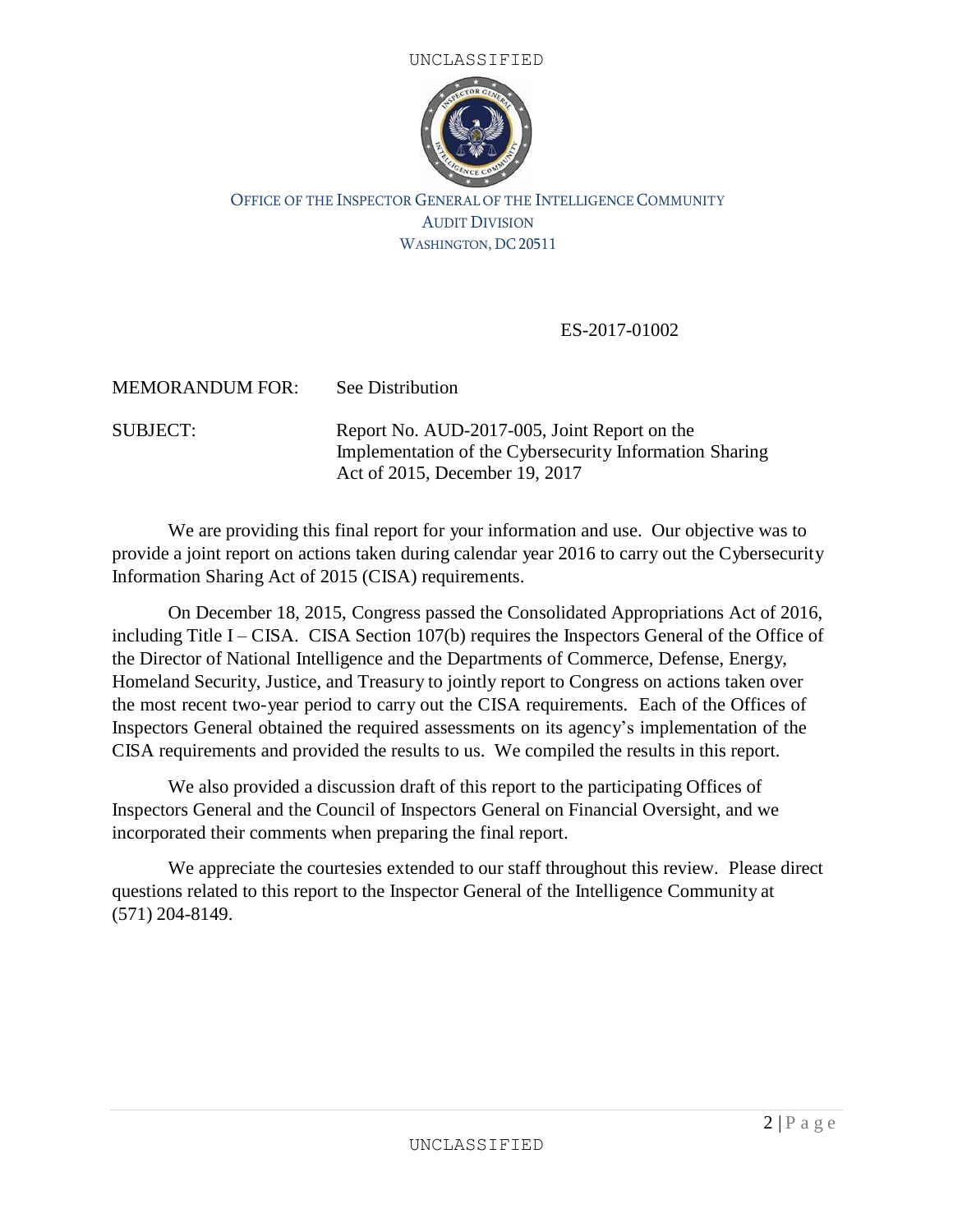#### UNCLASSIFIED

| Digitally signed by Mark A.<br>Mark A.<br>Krulikowski<br>DN: c=US, o=Agency, ou=STF,<br>Krulikowski<br>cn=Mark A. Krulikowski                        | 12/19/17 |
|------------------------------------------------------------------------------------------------------------------------------------------------------|----------|
| Date: 2017.12.19 09:39:35 -05'00'<br>Mark A. Krulikowski                                                                                             | Date     |
| Assistant Inspector General for Audit (Acting)                                                                                                       |          |
| Office of the Inspector General<br>of the Intelligence Community                                                                                     |          |
| <b>FREDERICK</b><br>Digitally signed by FREDERICK<br>MENY                                                                                            |          |
| <b>MENY</b><br>Date: 2017.12.18 12:52:37 -05'00'                                                                                                     | 12/18/17 |
| Frederick J. Meny Jr.                                                                                                                                | Date     |
| <b>Assistant Inspector General for Audit</b>                                                                                                         |          |
| and Evaluation (Acting)                                                                                                                              |          |
| U.S. Department of Commerce Office                                                                                                                   |          |
| of Inspector General                                                                                                                                 |          |
| Digitally signed by<br><b>GORMAN.CAROL.N</b>                                                                                                         |          |
| GORMAN.CAROL.NATALIE.11295<br>ATALIE.1129530665 30665                                                                                                |          |
| Date: 2017.12.18 12:00:45 -05'00'                                                                                                                    | 12/18/17 |
| Carol N. Gorman                                                                                                                                      | Date     |
| <b>Assistant Inspector General for Readiness</b><br>and Cyber Operations                                                                             |          |
| Department of Defense Office                                                                                                                         |          |
| of Inspector General                                                                                                                                 |          |
|                                                                                                                                                      |          |
| Digitally signed by Sarah B.<br>Sarah B. Nelson<br>Nelson<br>Date: 2017.12.18 14:49:43 -05'00'                                                       | 12/18/17 |
| Sarah B. Nelson                                                                                                                                      | Date     |
| <b>Assistant Inspector General for Audits</b><br>and Administration                                                                                  |          |
| Department of Energy Office<br>of Inspector General                                                                                                  |          |
| Digitally signed by SONDRA F MCCAULEY<br><b>SONDRAF</b><br>DN: c=US, o=U.S. Government, ou=Department<br>of Homeland Security, ou=DHS HQ, ou=People, |          |
| gn=SONDRA F MCCAULEY.<br><b>MCCAULEY</b><br>0.9.2342.19200300.100.1.1=0390282242.DHS HQ<br>Date: 2017.12.18 14:25:39 -05'00"                         | 12/18/17 |
| Sondra F. McCauley                                                                                                                                   | Date     |
| <b>Assistant Inspector General for</b>                                                                                                               |          |
| <b>Information Technology Audits</b>                                                                                                                 |          |
| Department of Homeland Security Office<br>of Inspector General                                                                                       |          |
|                                                                                                                                                      |          |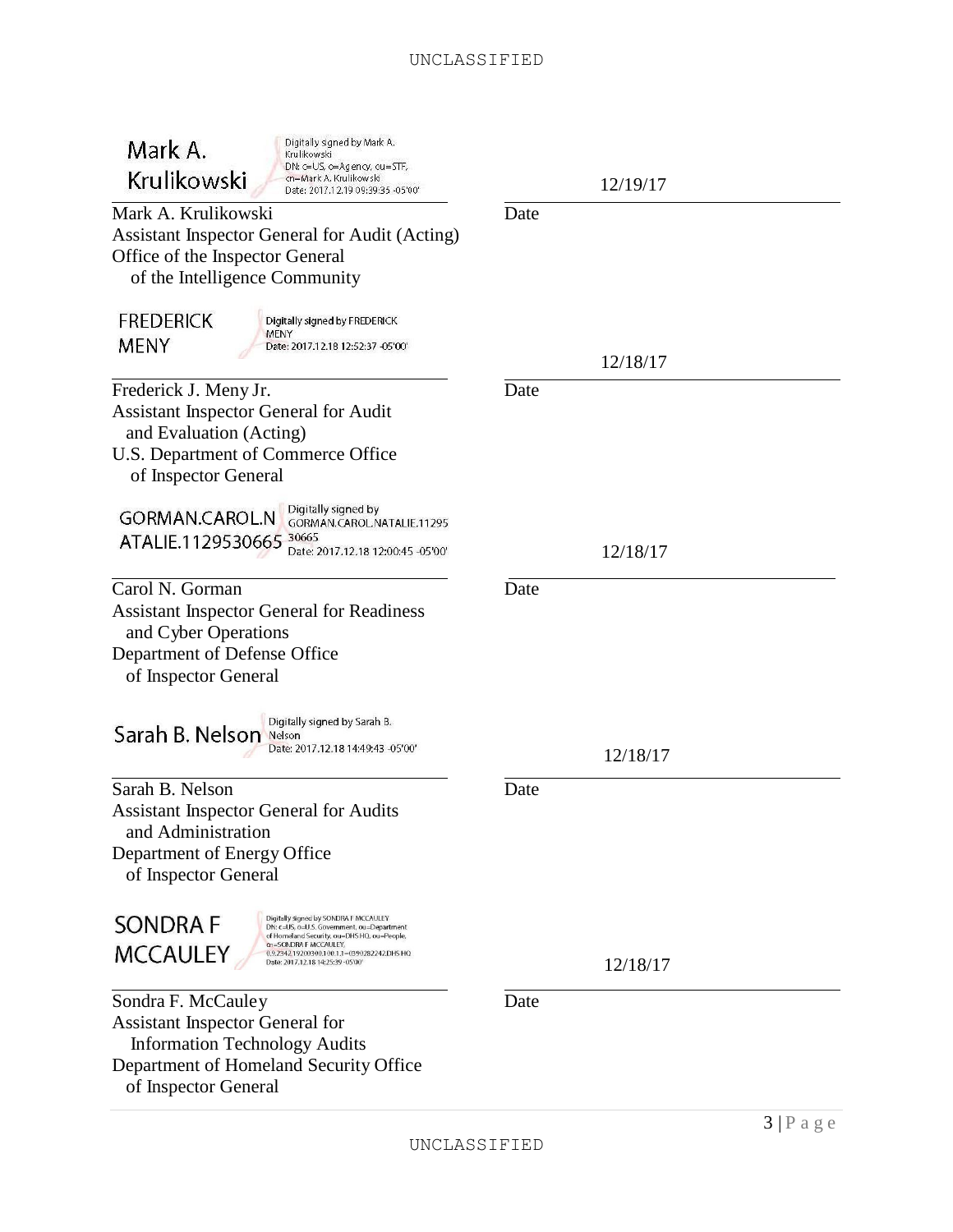

Digitally signed by JASON MALMSTROM<br>DN: c=US, o=U.S. Government, ou=Dept of<br>Justice, ou=OG, cn=JASON MALMSTROM,<br>0.9.2342.19200300.100.1.1 =15001000325319<br>Date: 2017.12.18 12:22:06-05'00'

**Jason R. Malmstrom** Date Assistant Inspector General for Audit Department of Justice Office of the Inspector General

Deborah L. Harker

Digitally signed by Deborah L. Harker<br>DN: c=US, o=US. Government,<br>o⊔—Dopartment of the Treasury, ou=Inspector<br>General, ou=People, serialNumber=625359,<br>cr=Deborah L. Harker<br>Date: 2017.12.18 11:24:38 -05'00'

Deborah L. Harker Date Assistant Inspector General for Audit Department of the Treasury Office of Inspector General

12/18/17

12/18/17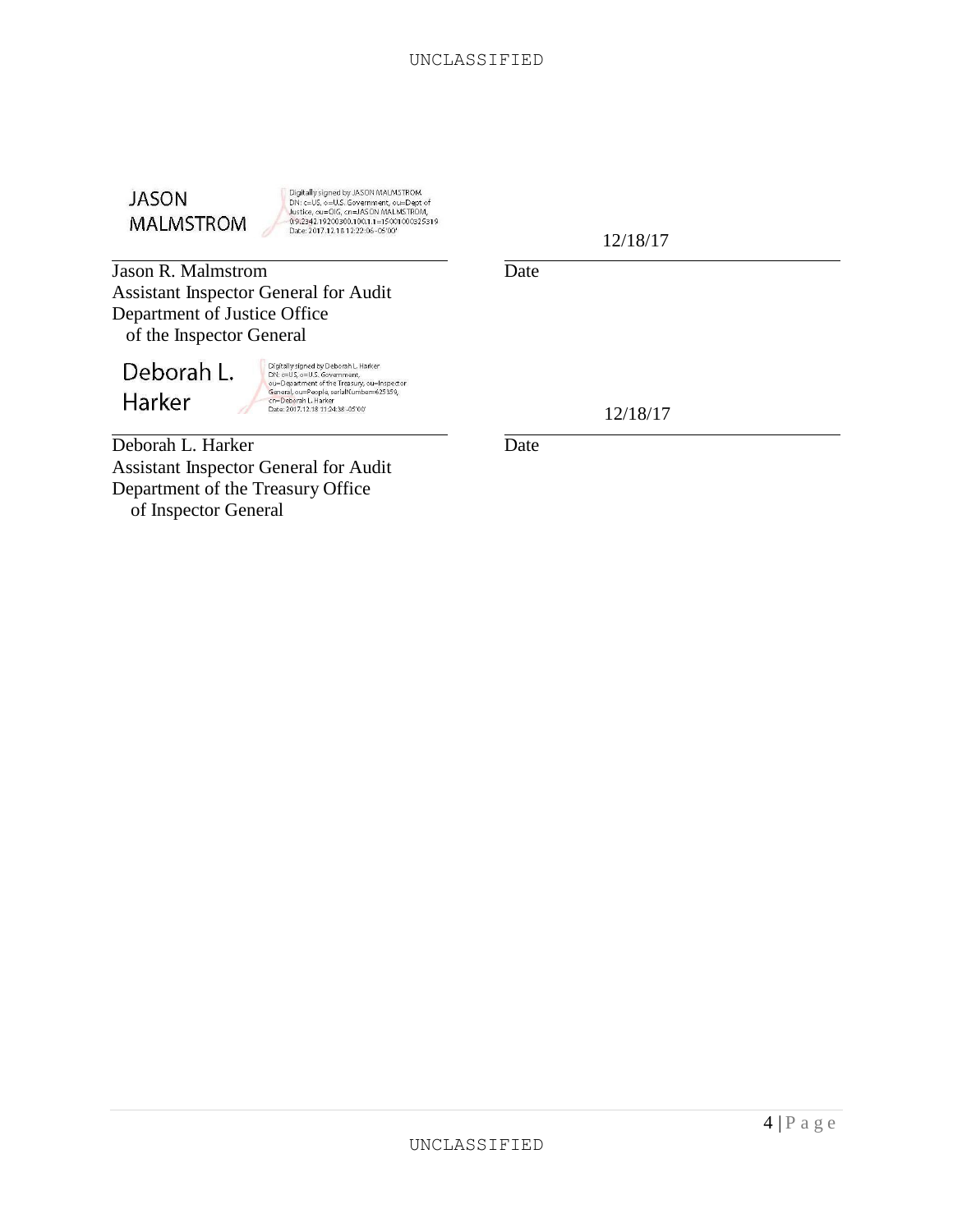#### Distribution:

Director, National Intelligence Secretary of Commerce Secretary of Defense Secretary of Energy Secretary of Homeland Security Attorney General, Department of Justice Secretary of the Treasury The Honorable Richard Burr The Honorable Mark Warner The Honorable Devin Nunes The Honorable Adam Schiff The Honorable John Culberson The Honorable Jose Serrano The Honorable Kay Granger The Honorable Peter J. Visclosky The Honorable Mike Simpson The Honorable Marcy Kaptur The Honorable Tom Graves The Honorable Mike Quigley The Honorable John Carter The Honorable Lucille Roybal-Allard The Honorable Mac Thornberry The Honorable Adam Smith The Honorable Greg Walden The Honorable Frank Pallone The Honorable Bob Goodlatte The Honorable Jerry Nadler The Honorable Jeb Hensarling The Honorable Maxine Waters The Honorable Michael McCaul The Honorable Bennie Thompson The Honorable Trey Gowdy The Honorable Elijah Cummings The Honorable Lamar Smith The Honorable Eddie Bernice Johnson The Honorable Richard Shelby The Honorable Jeanne Shaheen The Honorable Thad Cochran The Honorable Richard Durbin The Honorable Lamar Alexander The Honorable Dianne Feinstein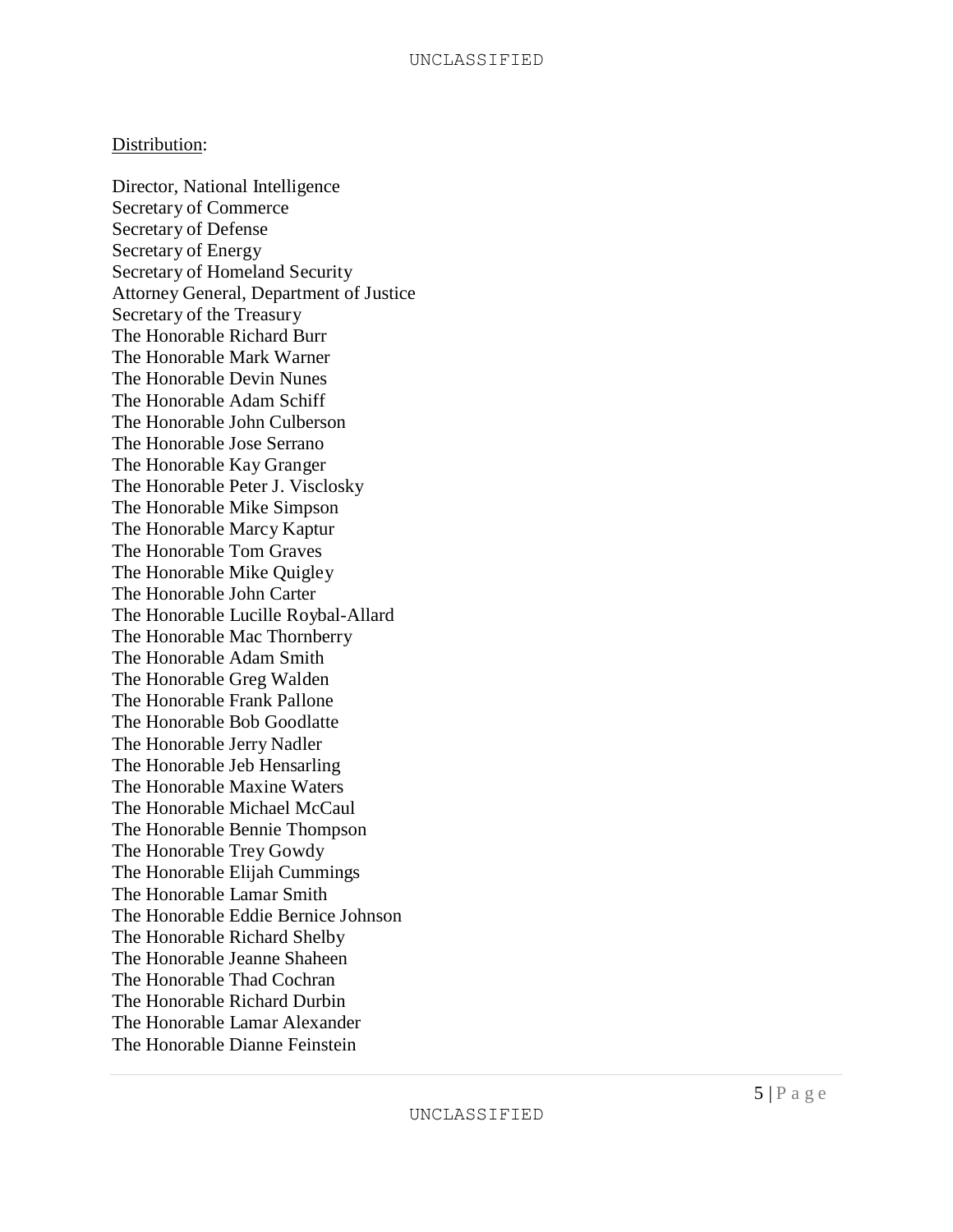The Honorable Shelley Moore Capito The Honorable Christopher Coons The Honorable John Boozman The Honorable Jon Tester The Honorable John McCain The Honorable Jack Reed The Honorable John Thune The Honorable Bill Nelson The Honorable Lisa Murkowski The Honorable Maria Cantwell The Honorable Orrin Hatch The Honorable Ron Wyden The Honorable Ron Johnson The Honorable Claire McCaskill The Honorable Chuck Grassley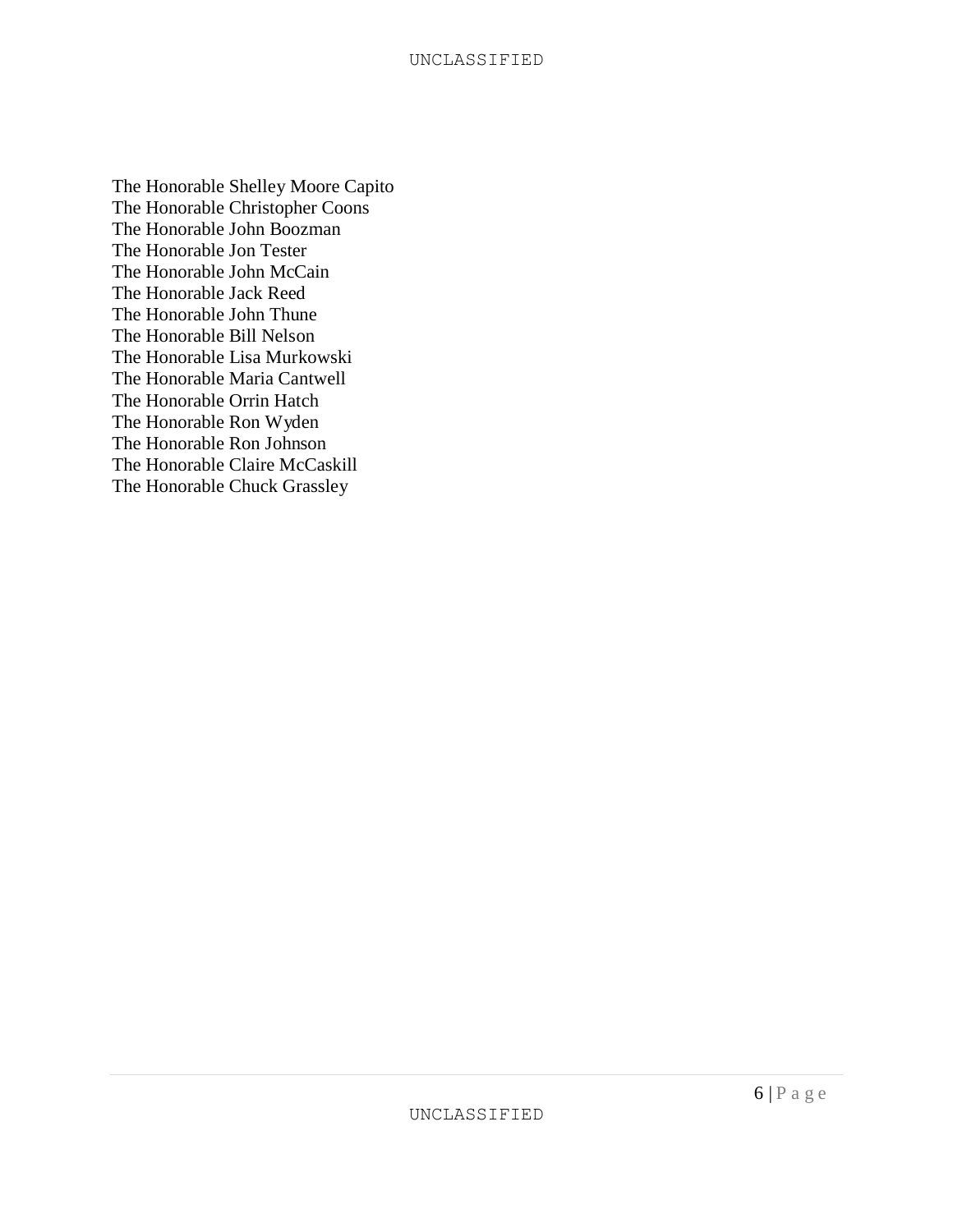# **Executive Summary**

# **Objective**

Our objective was to provide a joint report on actions taken during calendar year 2016 to carry out the Cybersecurity Information Sharing Act of 2015 (CISA) requirements. Specifically, we are reporting on the appropriate Federal entities' assessments of:

- The sufficiency of policies and procedures related to sharing cyber threat indicators within the Federal Government;
- Whether cyber threat indicators or defensive measures have been properly classified and an accounting of the security clearances authorized by the Federal Government for the purpose of sharing with the private sector;
- The actions taken by the Federal Government based on cyber threat indicators or defensive measures shared with the Federal Government;
- The cyber threat indicators or defensive measures shared with the appropriate Federal Government entities; and
- The sharing of cyber threat indicators or defensive measures within the Federal Government to identify barriers to sharing information.

# **Background**

On December 18, 2015, Congress passed the Consolidated Appropriations Act of 2016, including Title  $I - CISA$ . CISA Section 107(b) requires the Inspectors General of the Office of the Director of National Intelligence and the Departments of Commerce, Defense, Energy, Homeland Security, Justice, and Treasury, in consultation with the Inspector General of the Intelligence Community and the Council of Inspectors General on Financial Oversight, to jointly report to Congress on actions taken over the most recent two-year period to carry out the CISA requirements.

## **Results**

Each Office of Inspector General independently obtained the required assessments on its agency's implementation of the CISA requirements and provided the results to us. We compiled the results in this report. We provided a discussion draft of this report to the participating Offices of Inspectors General and the Council of Inspectors General on Financial Oversight for their review and comment.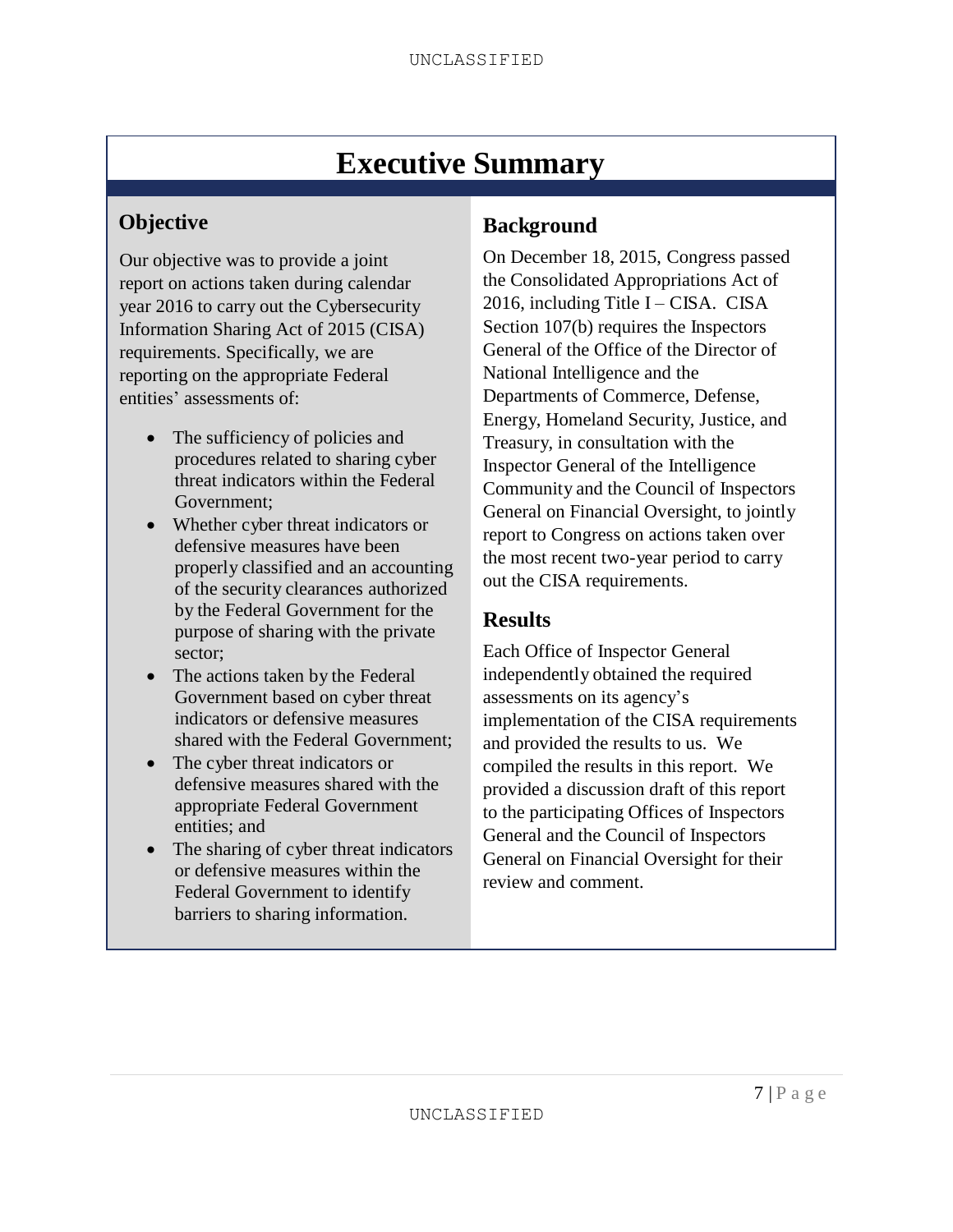# **Table of Contents**

| A.        |  |  |
|-----------|--|--|
| <b>B.</b> |  |  |
|           |  |  |
| D.        |  |  |
| Е.        |  |  |
|           |  |  |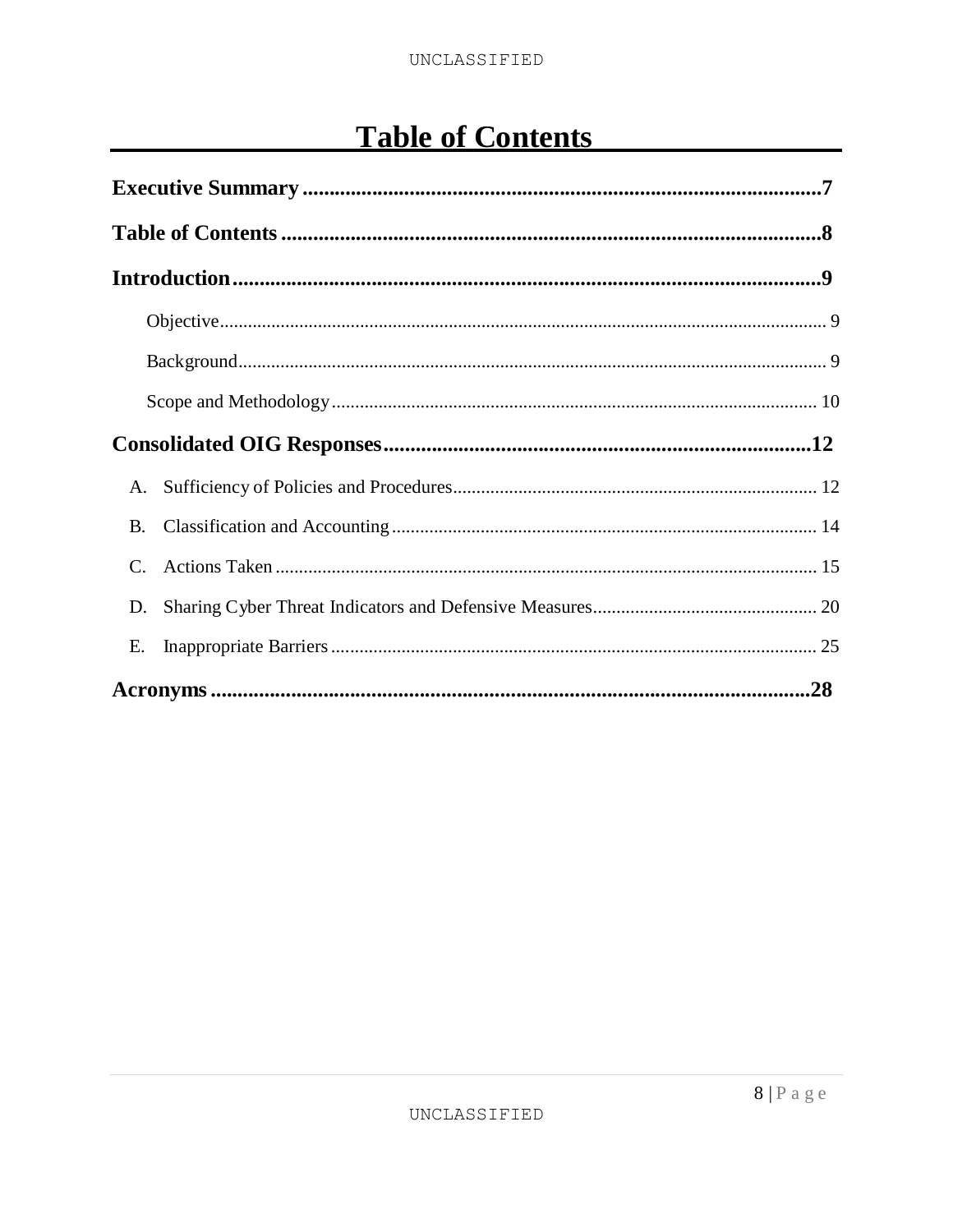# **Introduction**

# **Objective**

Our objective was to provide a joint report to Congress on the actions taken during calendar year (CY) 2016 to carry out the Cybersecurity Information Sharing Act of 2015 (CISA) requirements. Specifically, we are reporting on the appropriate Federal entities' assessments of:

- The sufficiency of policies and procedures related to sharing cyber threat indicators within the Federal Government;
- Whether cyber threat indicators or defensive measures have been properly classified and an accounting of the security clearances authorized by the Federal Government for the purpose of sharing with the private sector;
- The actions taken by the Federal Government based on cyber threat indicators or defensive measures shared with the Federal Government;
- The cyber threat indicators or defensive measures shared with the appropriate Federal Government entities; and
- The sharing of cyber threat indicators or defensive measures within the Federal Government to identify barriers to sharing information.

# **Background**

CISA, Section 103, requires the Director of National Intelligence, the Secretary of Homeland Security, the Secretary of Defense, and the Attorney General, in consultation with the heads of the appropriate Federal entities, to jointly develop and issue procedures to facilitate and promote the timely sharing of classified and unclassified cyber threat indicators and defensive measures with Federal and non-Federal entities.<sup>1</sup> Such procedures should ensure the real-time sharing of cyber threat indicators and defensive measures, while protecting classified information; protecting against unauthorized access to the cyber threat information;<sup>2</sup> and ensuring Federal entities identify and remove any personally identifiable information (PII) not directly related to a cybersecurity threat included in the cyber threat indicator prior to sharing. CISA also includes requirements regarding:

- Authorizations for preventing, detecting, analyzing, and mitigating cybersecurity threats (Section 104);
- Development and implementation of a capability and process within the Department of Homeland Security (DHS) for non-Federal entities to provide cyber threat indicators and defensive measures (Section 105);

<sup>&</sup>lt;sup>1</sup> The Consolidated Appropriations Act, 2016, Pub. L. No. 114-113, Div. N., § 103 (b), 129 Stat. 2940 (2015); 6 U.S.C. §1502(b).

 $2$  In this joint report, we use the term, cyber threat information, to summarize cyber threat indicators and defensive measures.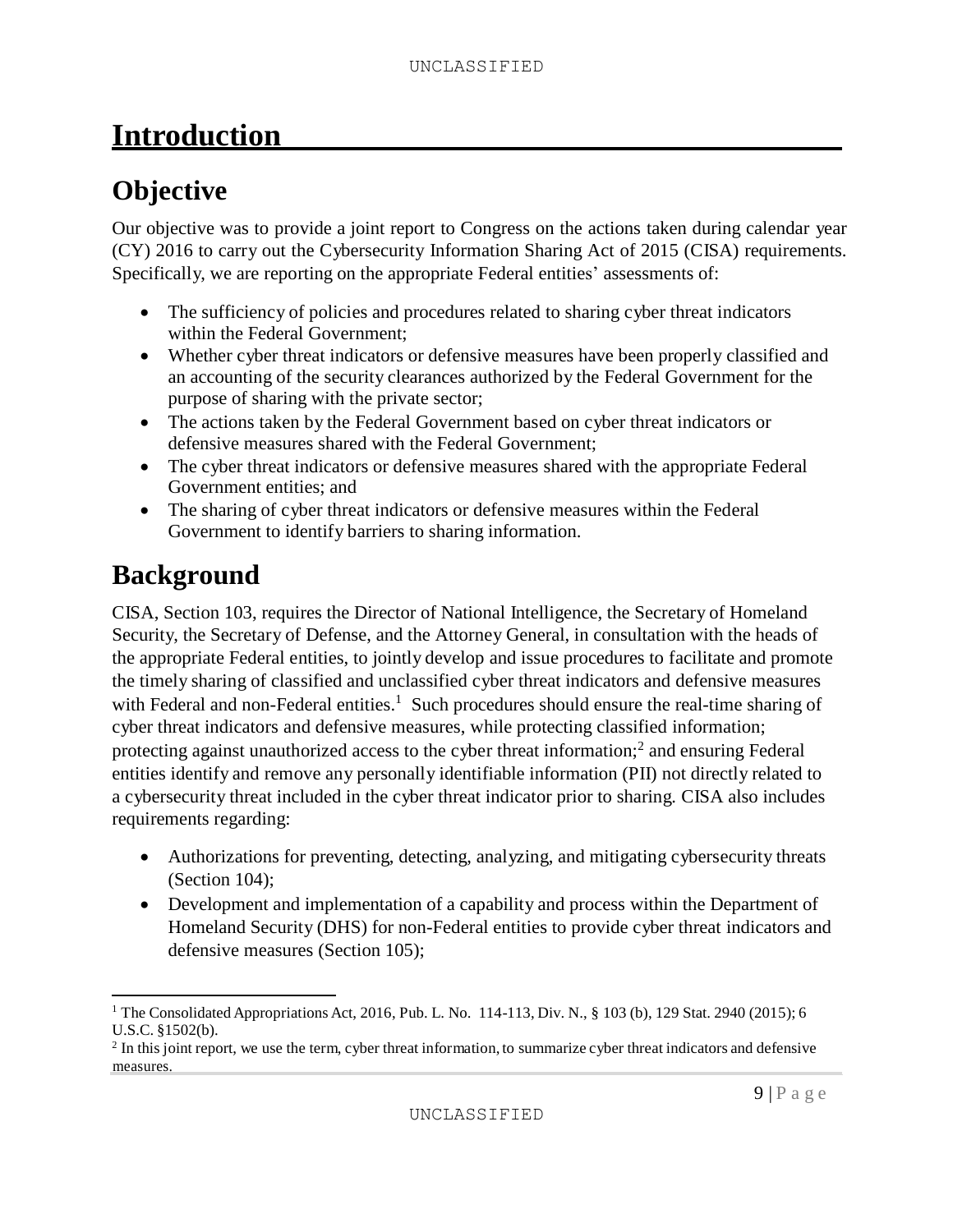- Protections from liability for sharing or receiving cyber threat indicators or defensive measures in accordance with CISA (Section 106);
- Oversight of Government activities pertaining to the implementation of CISA (Section 107);
- Lawful disclosures (Section 108); and
- Report on cybersecurity threats (Section 109).<sup>3</sup>

CISA defines a cyber threat indicator as information that describes or identifies a security vulnerability, method of defeating a security control or exploiting a security vulnerability, malicious cyber command, results of a cybersecurity threat, or any other attribute of a cybersecurity threat.<sup>4</sup> CISA defines a defensive measure as an action, device, procedure, signature, technique, or other measure applied to an information system that detects, prevents, or mitigates a known or suspected cybersecurity threat.<sup>5</sup>

CISA, Section 107(b),<sup>6</sup> requires the Inspectors General of the appropriate Federal entities,<sup>7</sup> in consultation with the Inspector General of the Intelligence Community and the Council of Inspectors General on Financial Oversight,<sup>8</sup> to jointly report to Congress on the actions taken over the most recent two-year period to carry out the CISA requirements.

# **Scope and Methodology**

We prepared questions that addressed the CISA Section 107(b) requirements and requested that the Offices of Inspectors General (OIGs) for the appropriate Federal entities respond. The OIGs obtained the responses to the questions from their respective entities and submitted the results to us.

We requested that the OIGs provide their respective entities' assessments on the actions taken in CY 2016 to implement CISA. Congress passed CISA in December 2015, requiring the OIGs to submit the first joint report by December 2017. We did not include CY 2015 in our scope because CISA was passed at the end of CY 2015 and the joint report was required to reflect the implementation of CISA. However, some OIGs provided responses covering additional periods. ODNI, DoD, Energy, and Justice OIGs provided responses for CY 2016. Commerce OIG provided responses for December 2015 through July 2017. DHS OIG provided responses for October 2015 through June 2017. Treasury OIG provided responses for CYs 2015 and 2016.

<sup>3</sup> *See* 6 U.S.C. §§ 1503 – 1508.

<sup>4</sup> *See* 6 U.S.C. § 1501(a)(6).

<sup>5</sup> *See* 6 U.S.C. § 1501(a)(7).

<sup>6</sup> *See* 6 U.S.C. § 1506(b); "Biennial Report on Compliance."

<sup>&</sup>lt;sup>7</sup> CISA defines "appropriate Federal entities" as the Office of the Director of National Intelligence (ODNI), Department of Commerce (Commerce), Department of Defense (DoD), Department of Energy (Energy), DHS, Department of Justice (Justice), and the Department of the Treasury (Treasury).

<sup>8</sup> The Council of Inspectors General on Financial Oversight is comprised of nine financial regulatory agency Inspectors General and chaired by the Inspector General, U.S. Department of Treasury. Council membersshare information regarding their ongoing work and focus on concernsthat may apply to the broader financialsector and ways to improve financial oversight.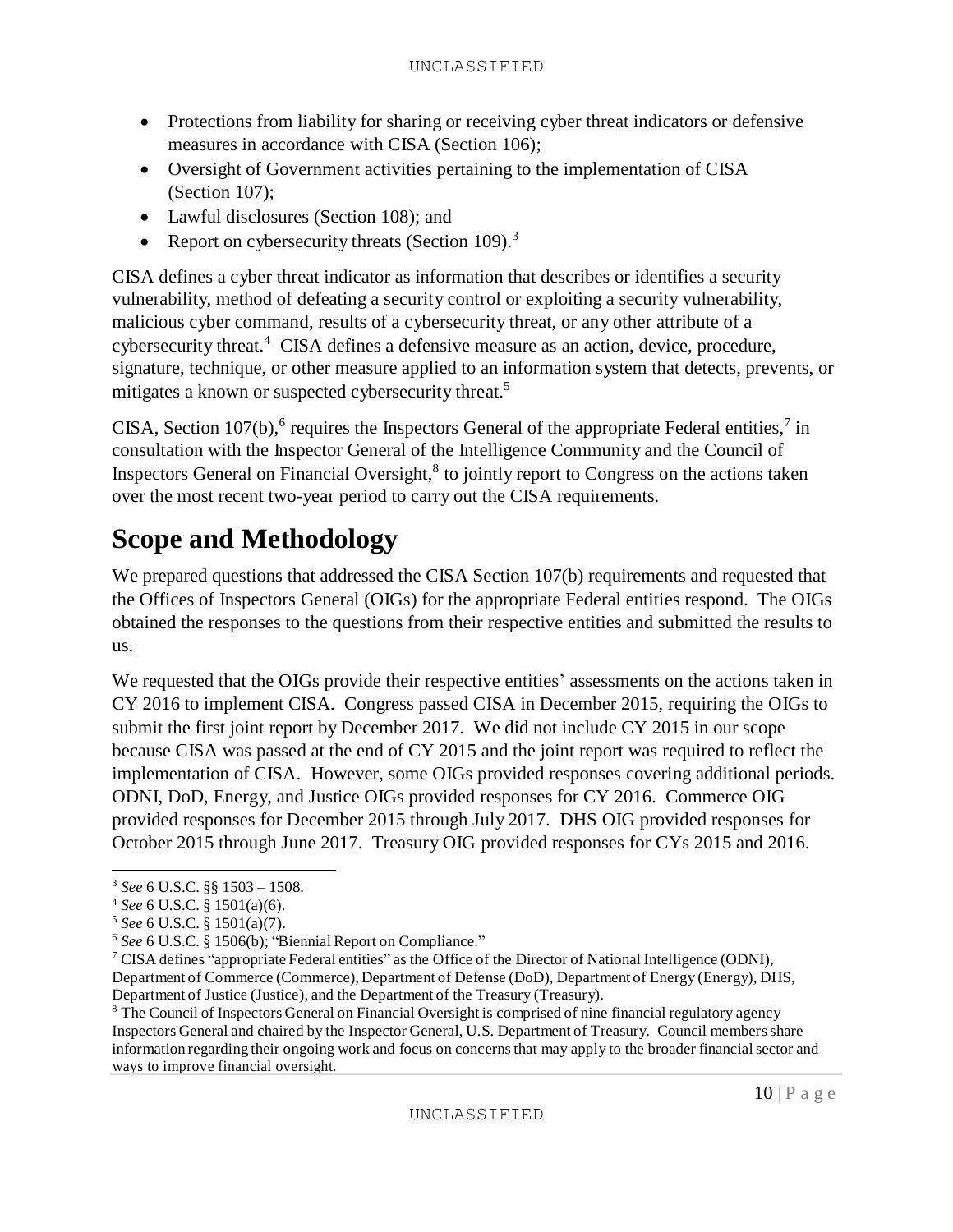This joint report establishes a baseline for the December 2019 joint report, which will cover the two-year period for CYs 2017 and 2018.

The OIG representatives for the appropriate entities discussed whether CISA applies only to using the DHS Automated Indicator Sharing (AIS) system. DHS developed the AIS system to comply with CISA Section 105(c) requirement for a capability to accept cyber threat information from non-Federal entities. The OIGs did not come to a consensus on whether we should include information in this joint report specific to the AIS system or whether we should include all cyber threat information shared and received using any mechanism. Consequently, the OIGs provided responses pertaining to all mechanisms used by the entities to share and receive cyber threat indicators and defensive measures, except for the NSA. NSA limited its responses based on its interpretation that activities under CISA are limited to sharing carried out through the AIS system or through the other aspects of the DHS portal, which accepts submissions by email and other means.

We compiled the responses from the OIGs provided by ten Federal entities<sup>9</sup> regarding the implementation of CISA. We briefed the Council of Inspectors General on Financial Oversight on the results and status of the report and provided them a discussion draft of this report for their consultation. We also provided the participating OIGs a discussion draft of this report for their review and comment. We incorporated the comments we received into the final report.

<sup>9</sup> The DoD Office of the Inspector General (DoD OIG) identified four DoD components that share or receive cyber threat indicators or defensive measures. The Office of the Chief Information Officer and DoD Cyber Crime Center (DoD CIO and DC3), the National Security Agency (NSA), and the U.S. Cyber Command (USCYBERCOM) are three Federal cybersecurity centers whose mission includes cybersecurity information sharing. The fourth component, the Defense Information Systems Agency (DISA), is a Combat Support Agency that provides, operates, and assuresinformation-sharing capabilitiesin direct support to joint warfighters, national-level leaders, and other mission and coalition partners. According to DoD OIG officials, together the four components work to protect the DoD Information Network. As such, we reported DoD as four separate entities in this joint report in addition to the other six entitiesrequired to report by CISA: ODNI, Commerce, Energy, DHS, Justice, and Treasury, for a total of ten entities. Note that the DoD CIO provides policy and programoversight for DC3's implementation of the Defense Industrial Base Cyber Security Program. For the purpose of the joint report, DoD CIO and DC3 were considered one entity.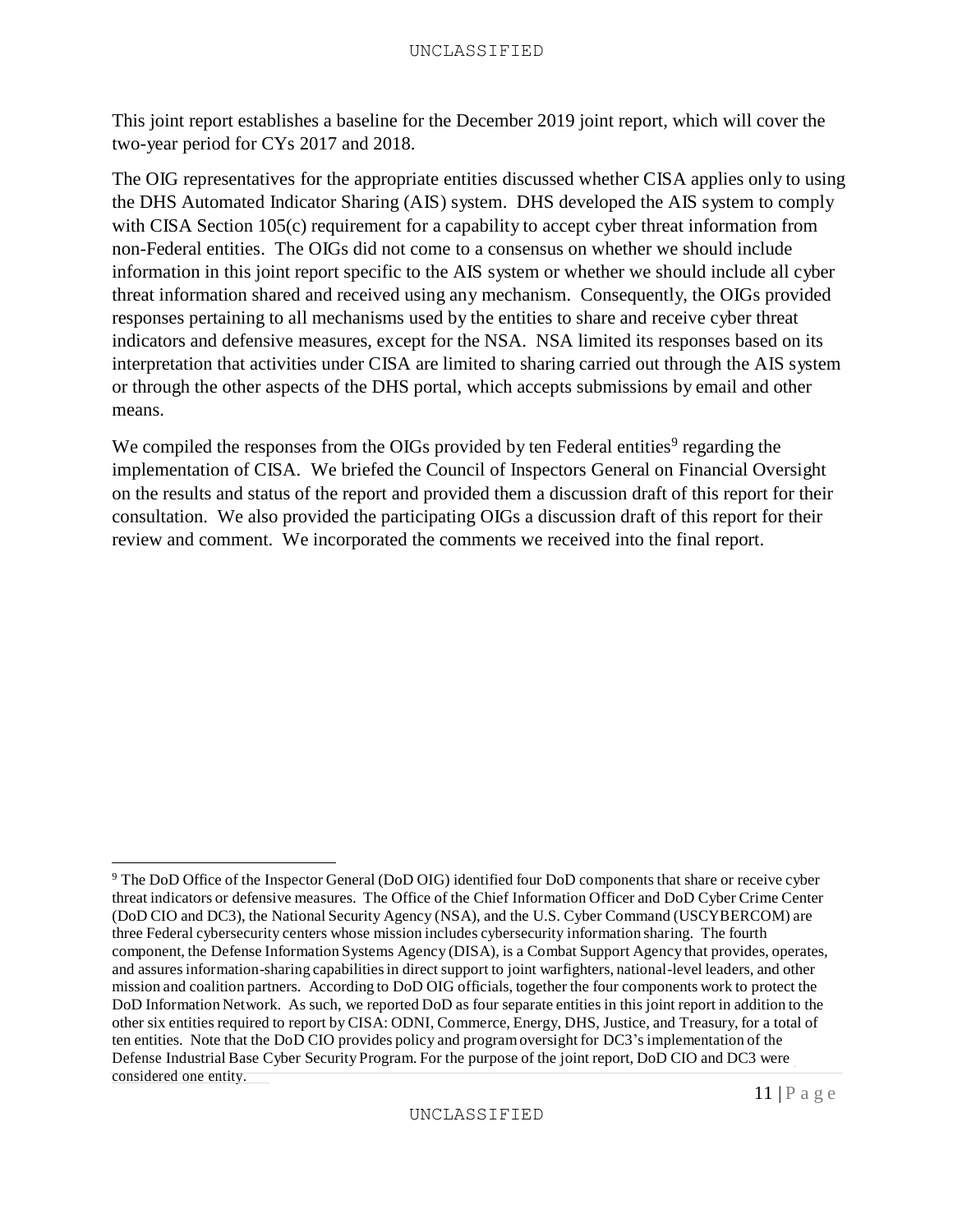# **Consolidated OIG Responses**

The OIGs provided responses to our questions on their entities' assessments of their implementation of CISA requirements. Specifically, the responses addressed the:

- A. Sufficiency of policies and procedures related to sharing cyber threat indicators within the Federal Government;
- B. Classification of cyber threat indicators and defensive measures, and an accounting of the security clearances for the purpose of sharing with the private sector;
- C. Actions taken based on shared cyber threat indicators or defensive measures;
- D. Cyber threat indicators and defensive measures shared with Federal entities; and
- E. Any barriers to sharing information among Federal entities.

# **A. Sufficiency of Policies and Procedures**

CISA Section 107(b) requires that this joint report include the following information from each of the OIGs:

**An assessment of the sufficiency of policies and procedures related to sharing cyber threat indicators within the Federal Government, including the policies, procedures, and guidelines relating to the removal of information not directly related to a cybersecurity threat that is personal information of a specific individual or information that identifies a specific individual.**

We developed four questions to assist the entities in assessing the sufficiency of their policies and procedures:

- 1. Does your agency have policies, procedures, and guidelines for sharing cyber threat indicators within the Federal Government? Please list.
- 2. Do these policies, procedures, and guidelines include guidance for removing information not directly related to a cybersecurity threat that is personal information of a specific individual or information that identifies a specific individual? Please provide title of policy, procedure, or guidance.
- 3. Are the policies, procedures, and guidelines for sharing cyber threat indicators within the Federal Government sufficient?
- 4. How did your agency determine sufficiency?

The OIGs responded that eight of the ten entities – ODNI, Commerce, DoD CIO and DC3, NSA, Energy, DHS, Justice, and Treasury – provided the policies, procedures, or guidelines their entities used to share cyber threat indicators within the Federal Government and determined they were sufficient. DoD OIG responded that the remaining two entities – DISA and USCYBERCOM – did not identify policies, procedures, or guidelines for sharing cyber threat information.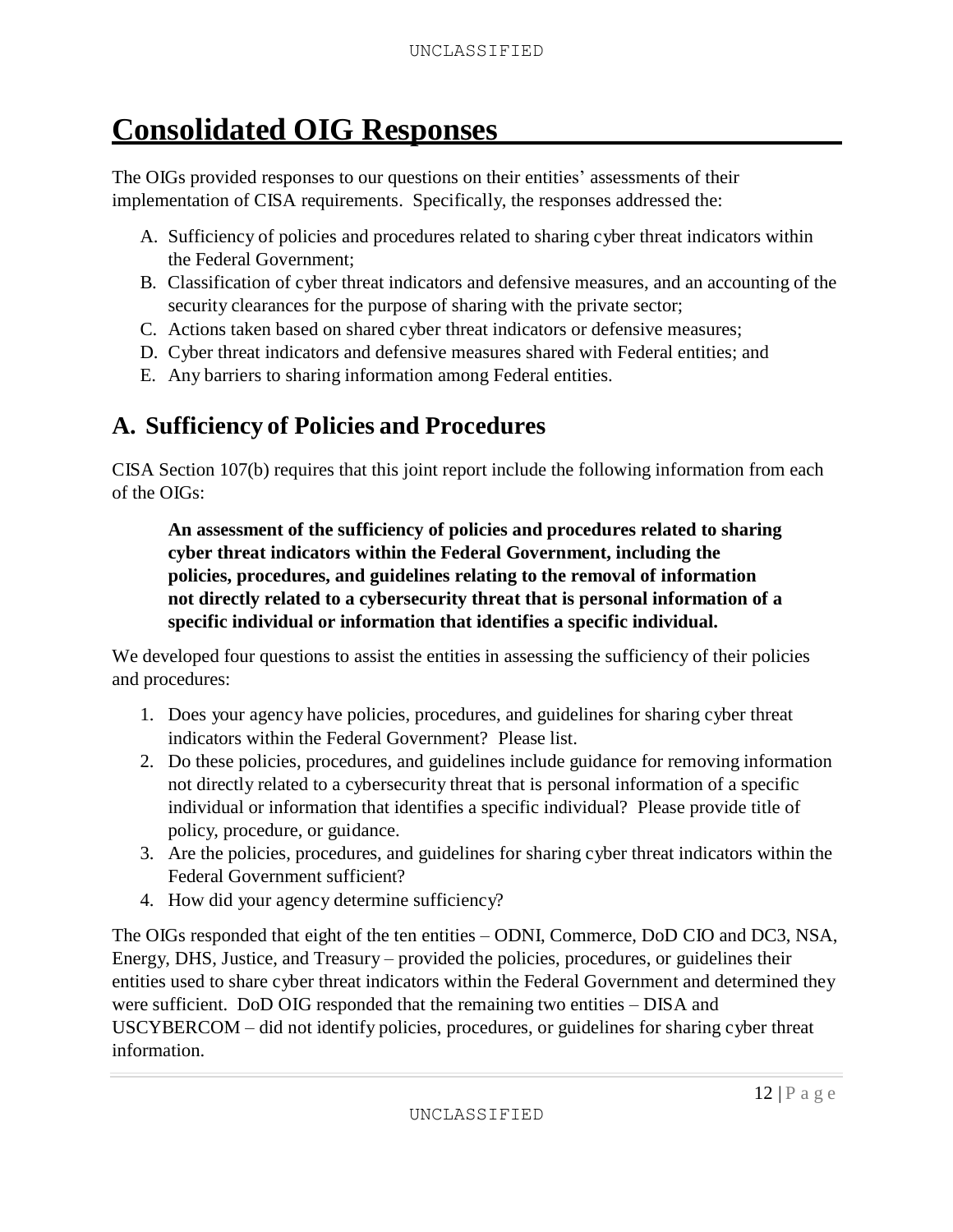For those eight entities, the OIGs responded that Commerce, DoD CIO and DC3, NSA, Energy, DHS, and Justice stated that their policies, procedures, or guidelines contain guidance on the removal of personally identifiable information (PII). ODNI indicated that its policies do not provide guidance on the removal of PII because it does not receive cyber threat information with PII. Treasury responded that its policy does not contain guidance specific to removing PII but stated a shared report generally should not contain names, roles, or offices of Treasury targets.

Table 1 summarizes the entities' responses.

|     | <b>Entity</b>      | <b>Entity Provided</b><br><b>Guidance for</b><br><b>Sharing Cyber</b><br><b>Threat Indicators</b> | <b>Entity Indicated</b><br><b>Guidance</b><br><b>Addressed</b><br><b>Removing PII</b> | <b>Entity Assessed</b><br><b>Guidance as</b><br><b>Sufficient</b> |
|-----|--------------------|---------------------------------------------------------------------------------------------------|---------------------------------------------------------------------------------------|-------------------------------------------------------------------|
|     | <b>ODNI</b>        | yes                                                                                               | no                                                                                    | yes                                                               |
|     | <b>Commerce</b>    | yes                                                                                               | yes                                                                                   | yes                                                               |
|     | <b>DISA</b>        | no                                                                                                |                                                                                       |                                                                   |
| DoD | DoD CIO and<br>DC3 | yes                                                                                               | yes                                                                                   | yes                                                               |
|     | <b>NSA</b>         | yes                                                                                               | yes                                                                                   | yes                                                               |
|     | <b>USCYBERCOM</b>  | no                                                                                                |                                                                                       |                                                                   |
|     | <b>Energy</b>      | yes                                                                                               | yes                                                                                   | yes                                                               |
|     | <b>DHS</b>         | yes                                                                                               | yes                                                                                   | yes                                                               |
|     | <b>Justice</b>     | yes                                                                                               | yes                                                                                   | yes                                                               |
|     | <b>Treasury</b>    | yes                                                                                               | no                                                                                    | yes                                                               |

|                   | Table 1. Entities' Responses on Sufficiency of Guidance for Sharing Cyber Threat |  |
|-------------------|----------------------------------------------------------------------------------|--|
| <b>Indicators</b> |                                                                                  |  |

For the eight entities that provided policies, procedures, or guidelines, the OIGs provided the following responses on how the entities determined the sufficiency of their guidance:

- ODNI, DoD CIO and DC3, and NSA determined their guidance was sufficient because it did not inhibit the timely sharing of cyber threat indicators;
- Energy, DHS, and Justice determined sufficiency based on a review of their guidance;
- Commerce determined sufficiency based on its evaluation of the "consistency of the syntax and format" of the shared threat information and because Commerce "participate[s] in AIS, as required by Federal guidelines"; and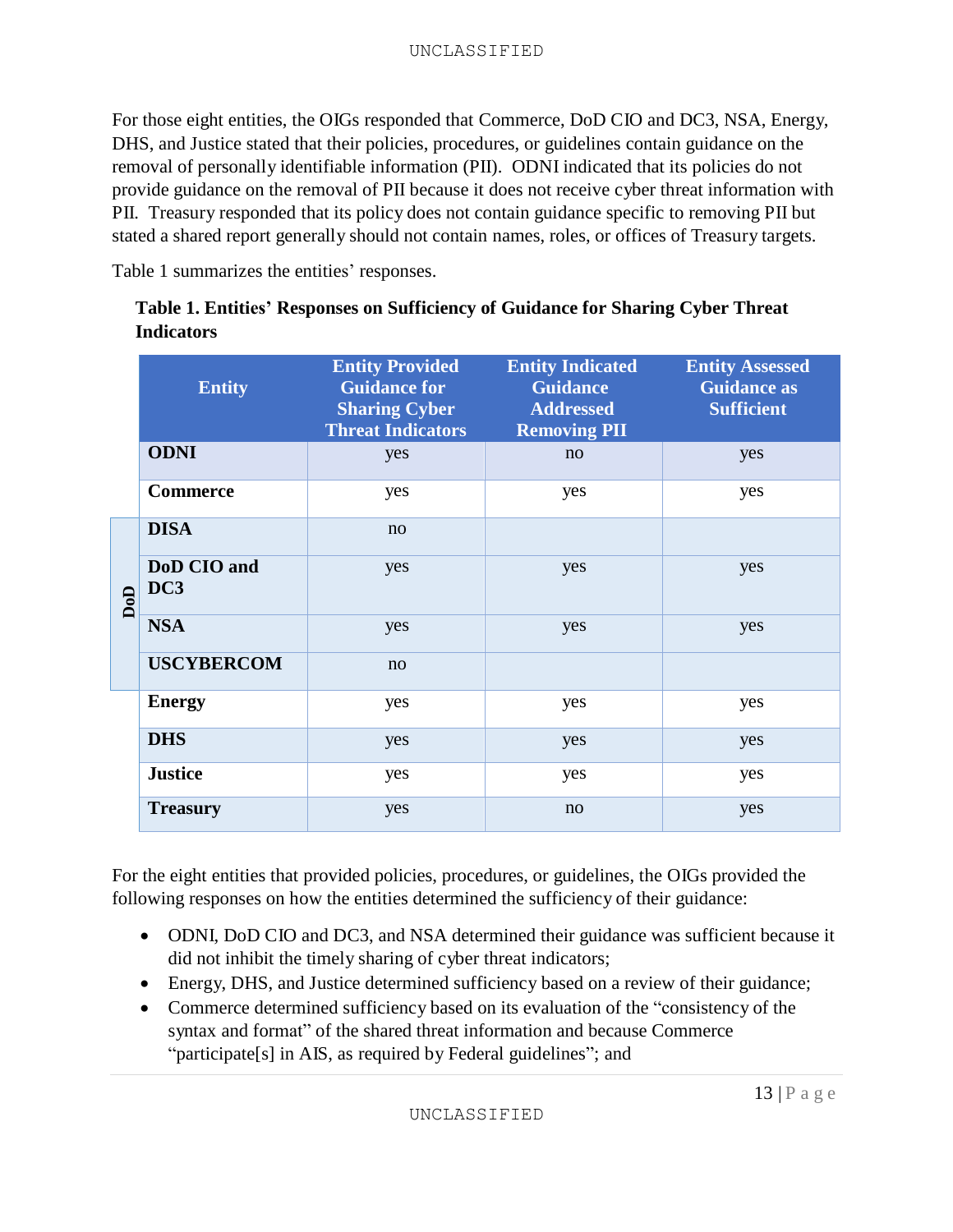Treasury determined its guidance was sufficient because it had used the guidance for more than five years and the basic principles have been consistent, well established, and understood. The guidance needed only minor adjustments to incorporate emerging new agreements and sharing mechanisms.

# **B. Classification and Accounting**

CISA Section 107(b) requires the joint report to include the following information from each of the OIGs:

## **An assessment of whether cyber threat indicators and defensive measures have been properly classified and an accounting of the number of the security clearances authorized by the Federal Government for the purpose of sharing cyber threat indicators or defensive measures with the private sector.**

We developed four questions to assist the entities in assessing whether they properly classified shared cyber threat indicators and defensive measures and had an accounting of security clearances:

- 1. Has your agency shared cyber threat indicators and defensive measures with the private sector?
- 2. Did your agency properly classify the cyber threat indicators and defensive measures shared with the private sector?
- 3. How did your agency determine whether the shared cyber threat indicators and defensive measures were properly classified?
- 4. How does your agency account for the number of security clearances authorized for sharing cyber threat indicators and defensive measures with the private sector?

**Sharing and Classifying Cyber Threat Information.** The OIGs responded that six of the ten entities – DoD CIO and DC3, USCYBERCOM, Energy, DHS, Justice, and Treasury – stated that they shared cyber threat information with the private sector and properly classified the information.

- DoD CIO and DC3, USCYBERCOM, Energy, and DHS indicated they classify threat information using classification manuals, guides, and personnel.
- Treasury indicated it uses unclassified methods, and all cyber threat indicators and defensive measures shared with the private sector via trusted communities are unclassified.
- Justice responded that it only shares unclassified cyber threat information with the private sector.

The OIGs responded that the remaining four entities – ODNI, Commerce, DISA, and NSA – reported that they did not share cyber threat indicators or defensive measures with the private sector.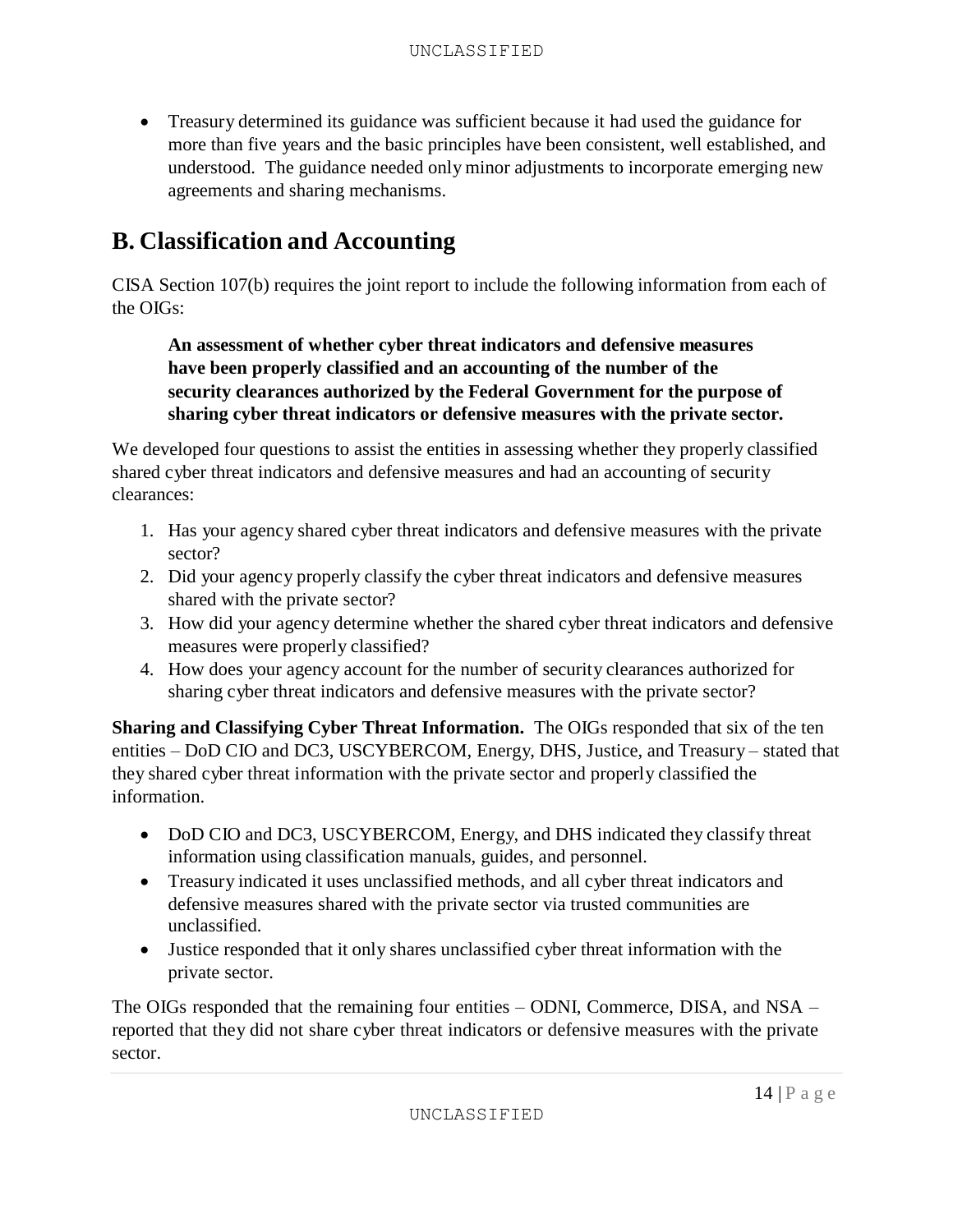#### UNCLASSIFIED

**Accounting for Security Clearances.** The OIGs responded that two of the ten entities – Energy and DHS – indicated they accounted for security clearances authorized for the purpose of sharing cyber threat indicators and defensive measures with the private sector. According to the OIGs:

- Energy officials commented that they accounted for security clearances by reviewing monthly reports from DHS on energy sector clearance holders.
- DHS reported accounting for security clearances using a security clearance database.

The OIGs responded that seven of the ten entities – ODNI, Commerce, DISA, DoD CIO and DC3, NSA, Justice, and Treasury – stated they did not account for security clearances authorized for the purpose of sharing cyber threat indicators and defensive measures with the private sector.

- ODNI and DoD CIO and DC3 indicated they do not issue security clearances for sharing cyber threat information with the private sector.
- Commerce and DISA reported that they do not share cyber threat information with the private sector.
- NSA reported that it did not issue security clearances to the private sector because it does not share cyber threat indicators or defensive measures with the private sector.
- Justice responded that DHS is responsible for vetting security clearances for CISA participants.
- Treasury stated that security clearances are not required because it only shares unclassified cyber threat information. While Treasury may receive classified cyber threat information from outside sources, it does not redistribute them.

DoD OIG responded that the remaining entity, USCYBERCOM, stated it did not provide information on how it accounts for the number of security clearances authorized for sharing cyber threat indicators and defensive measures with the private sector.

# **C. Actions Taken**

CISA Section 107(b) requires this joint report to include the following information from each of the OIGs:

**A review of the actions taken by the Federal Government based on cyber threat indicators or defensive measures shared with the Federal Government under this title, to include a review of the following:**

- **i. The appropriateness of subsequent uses and disseminations of cyber threat indicators or defensive measures.**
- **ii. Whether cyber threat indicators or defensive measures were shared in a timely and adequate manner with appropriate entities, or, if appropriate, made publicly available.**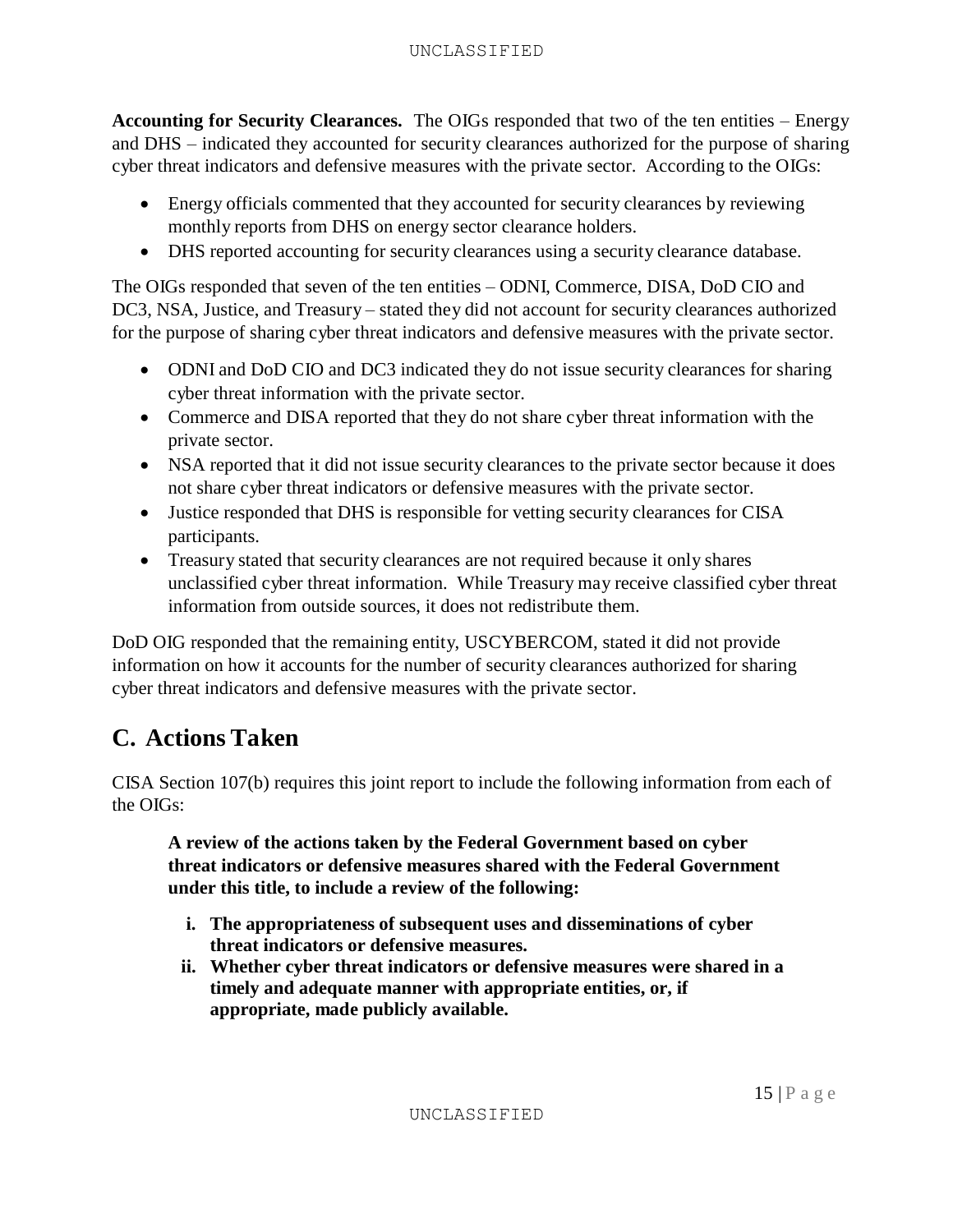We developed seven questions to assist the entities with their reviews. Three questions addressed the appropriateness of subsequent uses and dissemination, and four questions addressed whether the entities shared cyber threat indicators or defensive measures timely and adequately.

#### **Subsequent Uses and Dissemination**

- 1. Has your agency used and disseminated cyber threat indicators and defensive measures shared by other Federal agencies?
- 2. Did your agency use and disseminate the shared cyber threat indicators and defensive measures appropriately?
- 3. How did your agency determine if the use and dissemination of shared cyber threat indicators and defensive measures was appropriate?

The OIGs responded that nine of the ten entities – ODNI, Commerce, DISA, DoD CIO and DC3, USCYBERCOM, Energy, DHS, Justice, and Treasury – reported using and disseminating shared cyber threat indicators and defensive measures appropriately. The remaining entity, NSA reported it did not use or disseminate any cyber threat indicators or defensive measures shared by other Federal agencies.

The OIGs responded that the nine entities – ODNI, Commerce, DISA, DoD CIO and DC3, USCYBERCOM, Energy, DHS, Justice, and Treasury – that reported using and disseminating shared cyber threat indicators and defensive measures appropriately also provided explanations on how they determined appropriate use or dissemination.

Table 2 summarizes the responses on how they determined appropriate use or dissemination of shared cyber threat information.

### **Table 2. Entities' Responses on Determining Whether Cyber Threat Information Use and Dissemination Was Appropriate**

| <b>Entity</b> | <b>Responses on How Entities Determined Whether Use and</b><br><b>Dissemination of Cyber Threat Information Was Appropriate</b>                                                                                                                                                                                                                                                                                                                        |
|---------------|--------------------------------------------------------------------------------------------------------------------------------------------------------------------------------------------------------------------------------------------------------------------------------------------------------------------------------------------------------------------------------------------------------------------------------------------------------|
| <b>ODNI</b>   | ODNI determined that all cyber threat indicators received from other<br>Federal agencies were specific to actual threat vectors and did not<br>include PII. ODNI disseminated cyber threat information tied<br>directly to specific technical defensive measures and that did not<br>contain PII. In addition, ODNI provided information only on a<br>"need to know" basis, and sharing information has not resulted in<br>any information compromise. |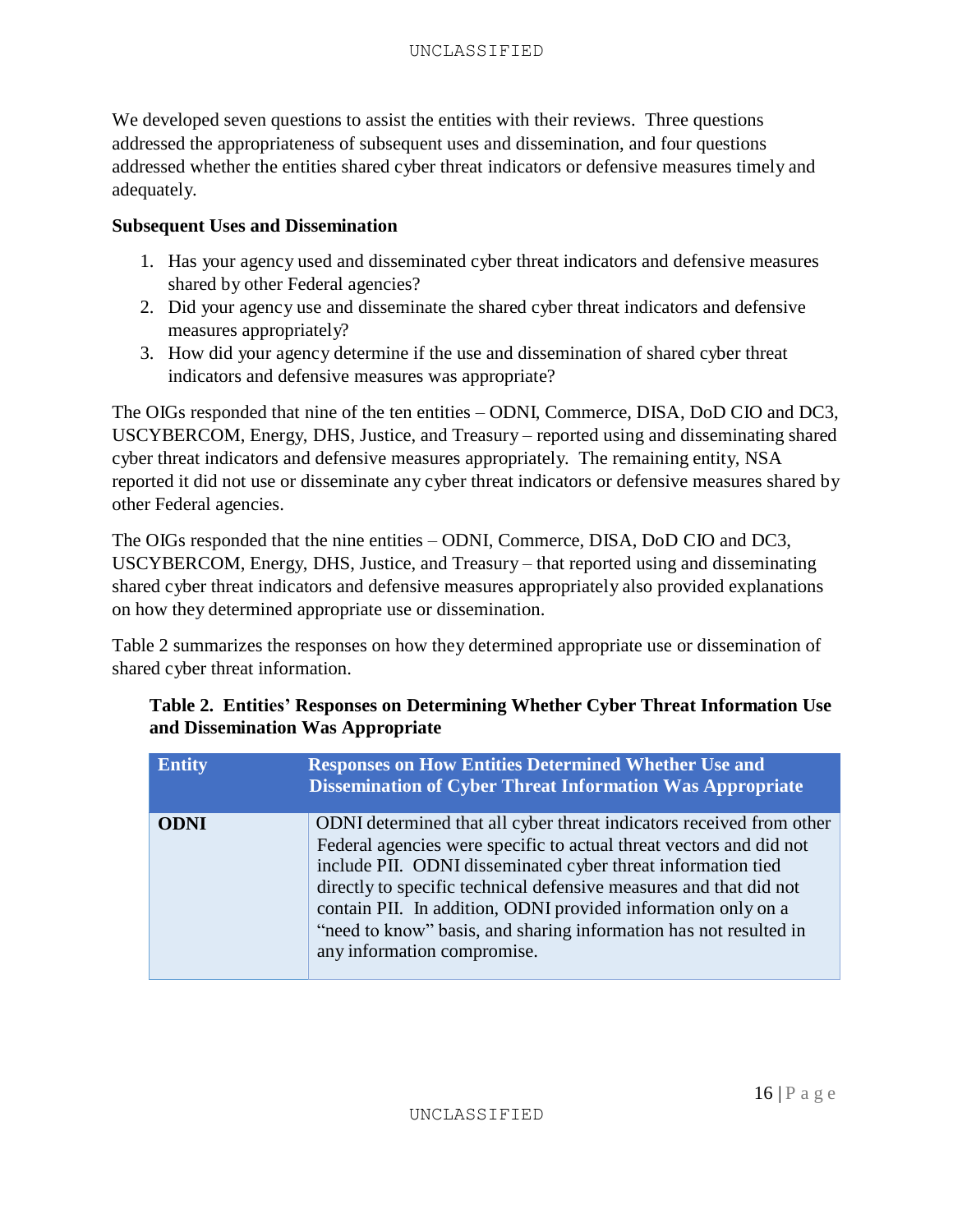#### UNCLASSIFIED

|     | <b>Entity</b>      | <b>Responses on How Entities Determined Whether Use and</b><br><b>Dissemination of Cyber Threat Information Was Appropriate</b>                                                                                                                                                                                                                                                             |
|-----|--------------------|---------------------------------------------------------------------------------------------------------------------------------------------------------------------------------------------------------------------------------------------------------------------------------------------------------------------------------------------------------------------------------------------|
|     | <b>Commerce</b>    | Commerce indicated that any use of cyber threat information was<br>appropriate if it enhanced situational awareness. In addition, it<br>considers all cyber information from DHS as valuable for<br>protecting its systems and information.                                                                                                                                                 |
|     | <b>DISA</b>        | DISA determined the validity and impact of the cyber threat report<br>contents and "implements appropriate mitigations."                                                                                                                                                                                                                                                                    |
| DoD | DoD CIO and<br>DC3 | DoD CIO and DC3 shared cyber threat information in accordance<br>with the caveats associated with handling the information, and<br>disseminated only the information approved to be released to the<br>Defense Industrial Base cyber security program participants.                                                                                                                         |
|     | <b>USCYBERCOM</b>  | USCYBERCOM leveraged liaison officers and 24/7 cyber operation<br>center collaboration efforts to assess the use and dissemination of<br>shared cyber threat information.                                                                                                                                                                                                                   |
|     | <b>Energy</b>      | Energy received cyber indicators from the AIS system, and nothing<br>came to their attention to indicate they did not appropriately use and<br>disseminate cyber threat indicators and defensive measures.                                                                                                                                                                                  |
|     | <b>DHS</b>         | DHS described using a protocol with a set of designations to ensure<br>that sensitive information is shared with the appropriate audience<br>and facilitates the sharing of information.                                                                                                                                                                                                    |
|     | <b>Justice</b>     | Justice obtained cyber threat information through the AIS system<br>and followed CISA Privacy and Civil Liberties Guidelines, which<br>address the appropriate use and dissemination of cyber threat<br>indicators.                                                                                                                                                                         |
|     | <b>Treasury</b>    | Treasury followed guidance provided in the "Enhance Shared<br>Situational Awareness Multilateral Information Sharing<br>Agreement," March 2015, established by multiple Federal agencies<br>to enhance cybersecurity information sharing among Federal<br>agencies. In addition, Treasury does not re-disseminate classified<br>cyber threat information received from other organizations. |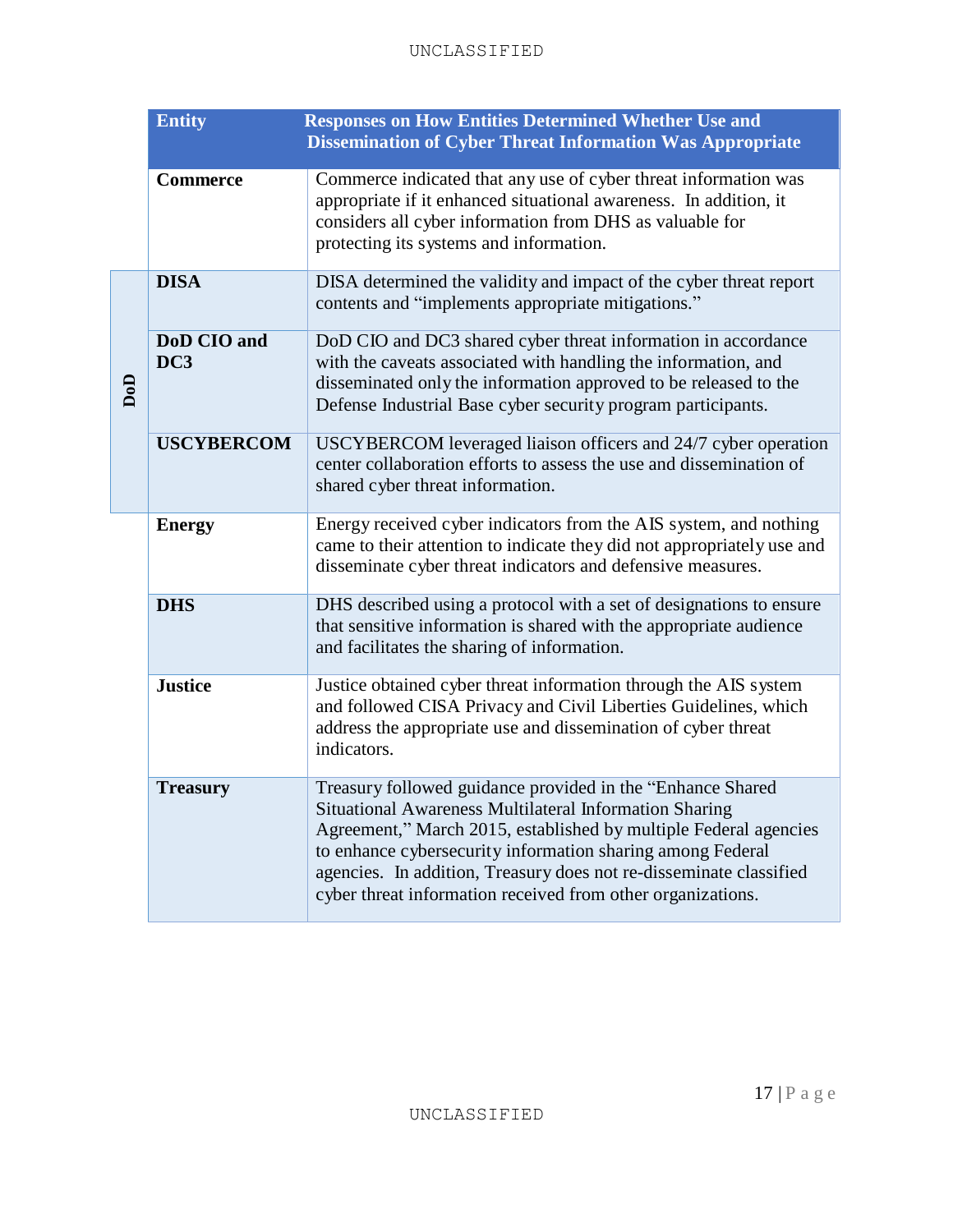#### **Sharing Cyber Threat Information**

- 1. Has your agency shared cyber threat indicators and defensive measures with other Federal agencies?
- 2. Did your agency share the cyber threat indicators and defensive measures in a timely and adequate manner with appropriate entities or, if appropriate, made publicly available?
- 3. Have other Federal entities shared cyber threat indicators and defensive measures with your agency in a timely, adequate, and appropriate manner?
- 4. How did your agency determine timeliness, adequacy, and appropriateness of sharing the information?

The OIGs responded that all ten entities reported sharing cyber threat indicators or defensive measures in a timely and adequate manner with appropriate entities. In addition, all the entities except NSA reported that other Federal entities shared cyber threat information with their entity in a timely, adequate, and appropriate manner. NSA did not respond whether other Federal entities shared cyber threat information in a timely, adequate, and appropriate manner.

According to the OIGs, the entities' responses to determining the timeliness, adequacy, and appropriateness of sharing cyber threat information varied. Some entities expressed challenges with determining timeliness. Specifically:

- ODNI responded that timeliness is difficult to define and measure because it is dependent on the cyber attack. Complex attacks require more time to identify indicators.
- DoD CIO and DC3 stated that all actionable information is shared in a timely manner. However, information sharing is not timely when the information is no longer actionable or when release approval for sensitive indicators requires interagency deconfliction.
- Treasury stated that it believed other Federal entities shared cyber threat information in a timely, adequate, and appropriate manner. However, it noted that there was no easy way to categorize reporting received, short of an extensive time-consuming manual review. Some cyber threat reports received did not include discovery time; therefore, making it impossible to know whether the information was shared in a timely, adequate, and appropriate manner. Treasury noted that the trouble was not necessarily sharing bad indicators, but not being able to distinguish which received indicators were good or bad without intensive manual processes, which reduced the usefulness of automated sharing.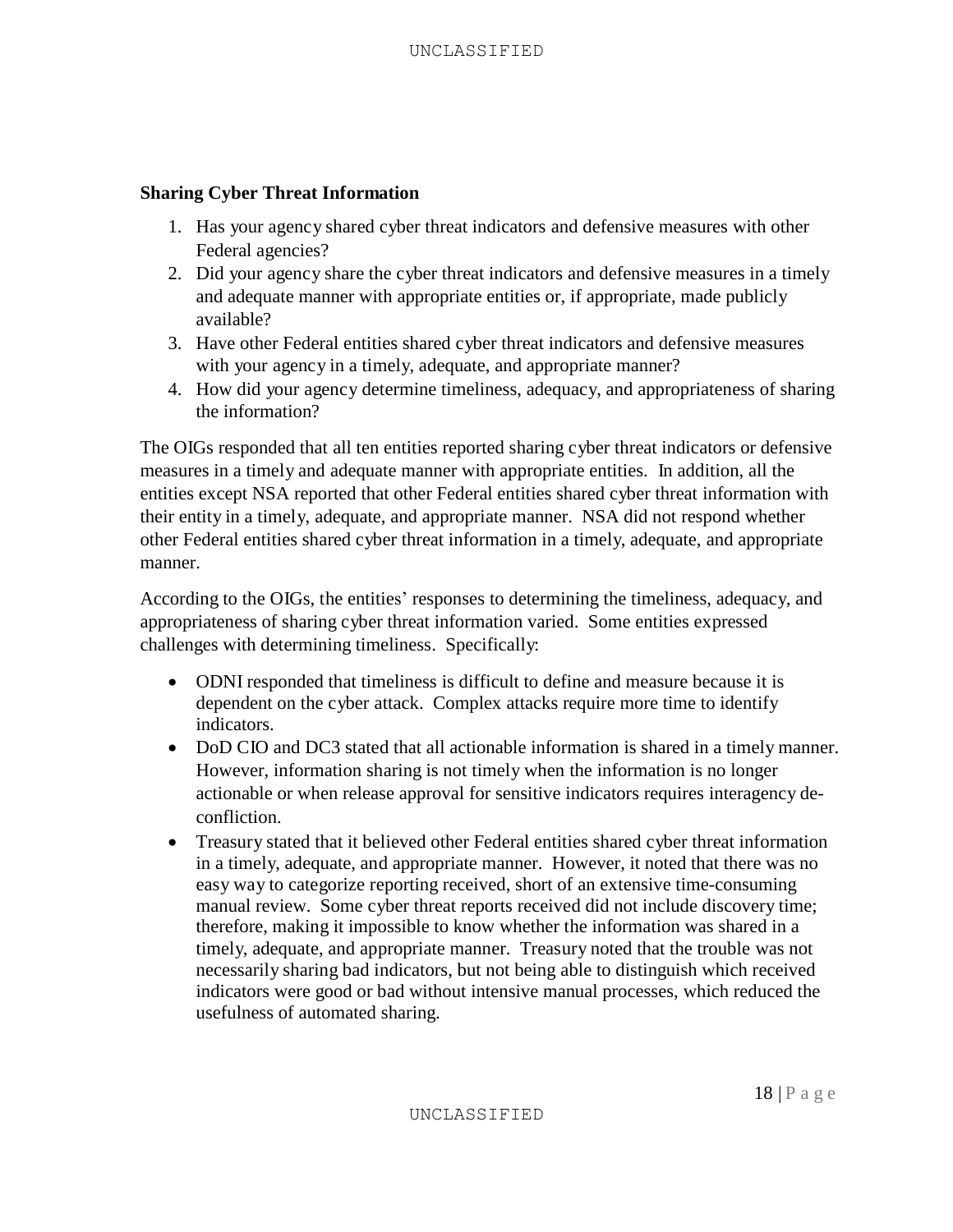Table 3 summarizes the ten entities' responses on how they determined the timeliness, adequacy, and appropriateness of sharing cyber threat information.

## **Table 3. Entities' Responses on Determining Whether Information Sharing Was Timely, Adequate, and Appropriate**

|     | <b>Entity</b>                  | <b>Responses on How Entities Determined Timely, Adequate, and</b><br><b>Appropriate Information Sharing</b>                                                                                                                                                                                                                                                                          |
|-----|--------------------------------|--------------------------------------------------------------------------------------------------------------------------------------------------------------------------------------------------------------------------------------------------------------------------------------------------------------------------------------------------------------------------------------|
|     | <b>ODNI</b>                    | ODNI was not aware of any mission impacts due to untimely,<br>inadequate, or inappropriate sharing of cyber threat information.                                                                                                                                                                                                                                                      |
|     | <b>Commerce</b>                | Commerce used OMB guidance to determine timeliness and vetted<br>cyber threat information for adequacy and appropriateness through<br>analysts before sharing.                                                                                                                                                                                                                       |
|     | <b>DISA</b>                    | DISA stated that it does not have a prescribed methodology;<br>individual analysts make judgment calls.                                                                                                                                                                                                                                                                              |
| DoD | DoD CIO and<br>DC <sub>3</sub> | DoD CIO and DC3 reviewed the date of information within the<br>source report and researched the threat information to determine<br>whether the information is actionable and relevant to Defense<br>Industrial Base cyber security program participants.                                                                                                                             |
|     | <b>NSA</b>                     | NSA provided cyber threat indicators to DHS weekly and<br>determined that it adequately shared cyber threat information<br>because the AIS system allows NSA to share in "an automated<br>way." In addition, NSA determined that it shared appropriately<br>because the unclassified, shared information was tied to malicious<br>cyber activity that could threaten other networks. |
|     | <b>USCYBERCOM</b>              | USCYBERCOM ensured constant communication and collaboration<br>efforts with its liaison officer, 24/7 cyber operation centers, and<br>cyber partners.                                                                                                                                                                                                                                |
|     | <b>Energy</b>                  | Energy downloaded cyber threat information every 15 minutes.<br>DHS contractors were working to resolve network performance<br>problems related to latency. Energy officials believed the<br>information shared was adequate and appropriate because nothing<br>came to their attention to conflict with that assertion.                                                             |
|     | <b>DHS</b>                     | DHS personnel reviewed cyber threat information and then shared<br>the information in real-time.                                                                                                                                                                                                                                                                                     |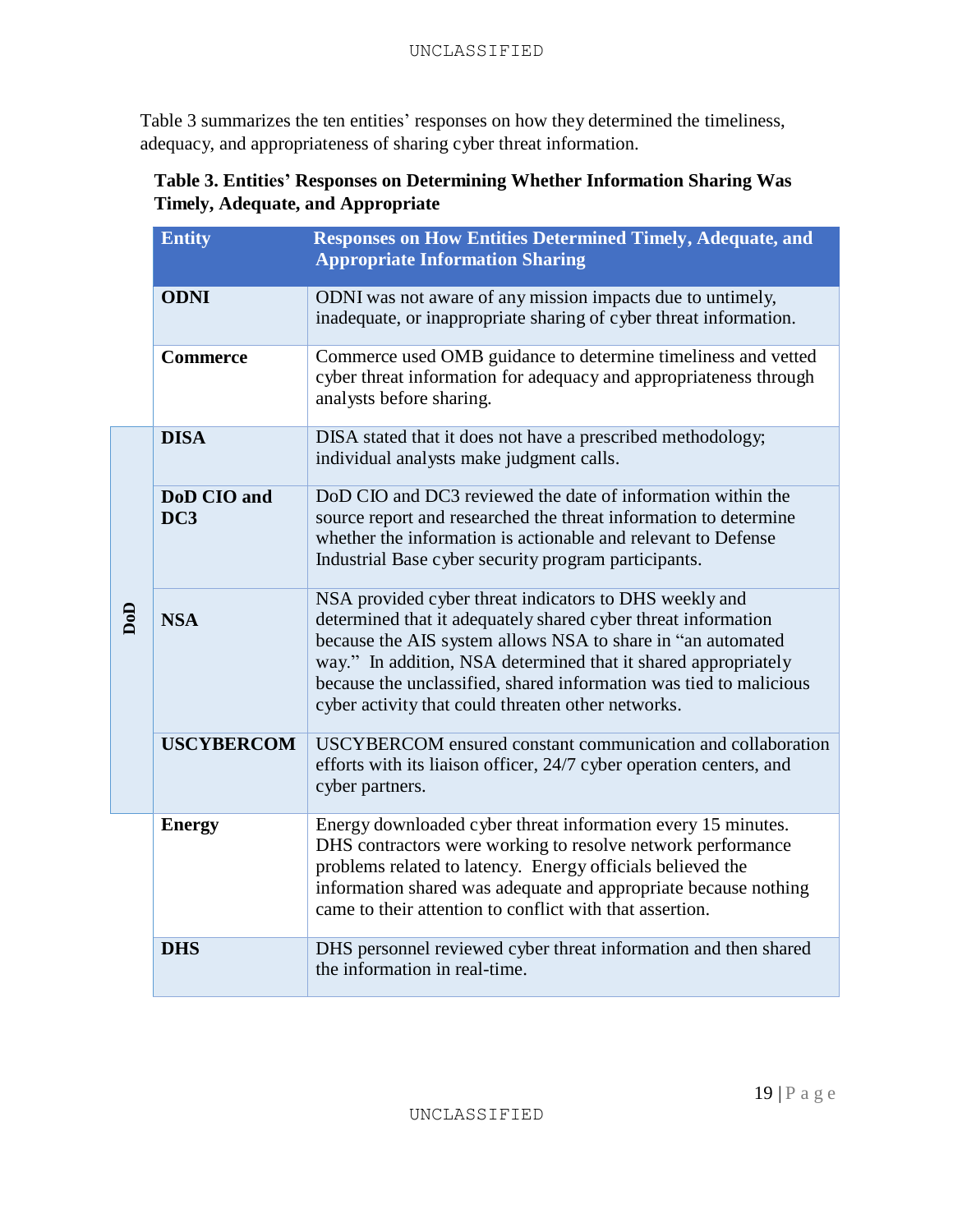| <b>Entity</b>   | <b>Responses on How Entities Determined Timely, Adequate, and</b><br><b>Appropriate Information Sharing</b>                                                                                                                                                                                                                                                                                                                                            |
|-----------------|--------------------------------------------------------------------------------------------------------------------------------------------------------------------------------------------------------------------------------------------------------------------------------------------------------------------------------------------------------------------------------------------------------------------------------------------------------|
| <b>Justice</b>  | Justice responded that it followed the CISA Privacy and Civil<br>Liberties Guidelines, which address the timeliness, adequacy, and<br>appropriateness of sharing information in connection with activities<br>authorized in CISA.                                                                                                                                                                                                                      |
| <b>Treasury</b> | Treasury determined usefulness by the following considerations (1)<br>timeliness – measured by hours not days or months; (2) adequacy –<br>how indicators related to each other, how they were used, and when<br>activity was observed; and (3) appropriateness/reliability – whether<br>adversaries used shared or legitimate infrastructure to launch<br>attacks, which limit the usefulness of some indicators due to high<br>false positive rates. |

# **D. Sharing Cyber ThreatIndicators and Defensive Measures**

CISA Section 107(b) requires the joint report to include the following information from each of the OIGs:

**An assessment of the cyber threat indicators or defensive measures shared with the appropriate Federal entities under this title, including the following:**

- **i. The number of cyber threat indicators and defensive measures shared through the capability and process developed in accordance with 105(c).**
- **ii. An assessment of information not directly related to a cybersecurity threat that is personal information of a specific individual and was shared by a non-Federal entity with the Federal Government or shared within the Federal Government in contravention of CISA, including a description of the violation.**
- **iii. The number of times, according to the Attorney General, that information shared under CISA was used by a Federal entity to prosecute an offense listed in Section 105(d)(5)(A).**
- **iv. A quantitative and qualitative assessment of the effect of sharing cyber threat indicators or defensive measures with the Federal Government on privacy and civil liberties of specific individuals, to include the number of notices issued due to a failure to remove personal information not directly related to a cybersecurity threat, in accordance with procedures required by section 105(b)(3)(E). 10**

 $10$  CISA Section 105(b)(3)(E) states that guidelines shall include procedures for Federal entities receiving information to notify Federal and non-Federal entities when the information received does not constitute a cyber threat indicator.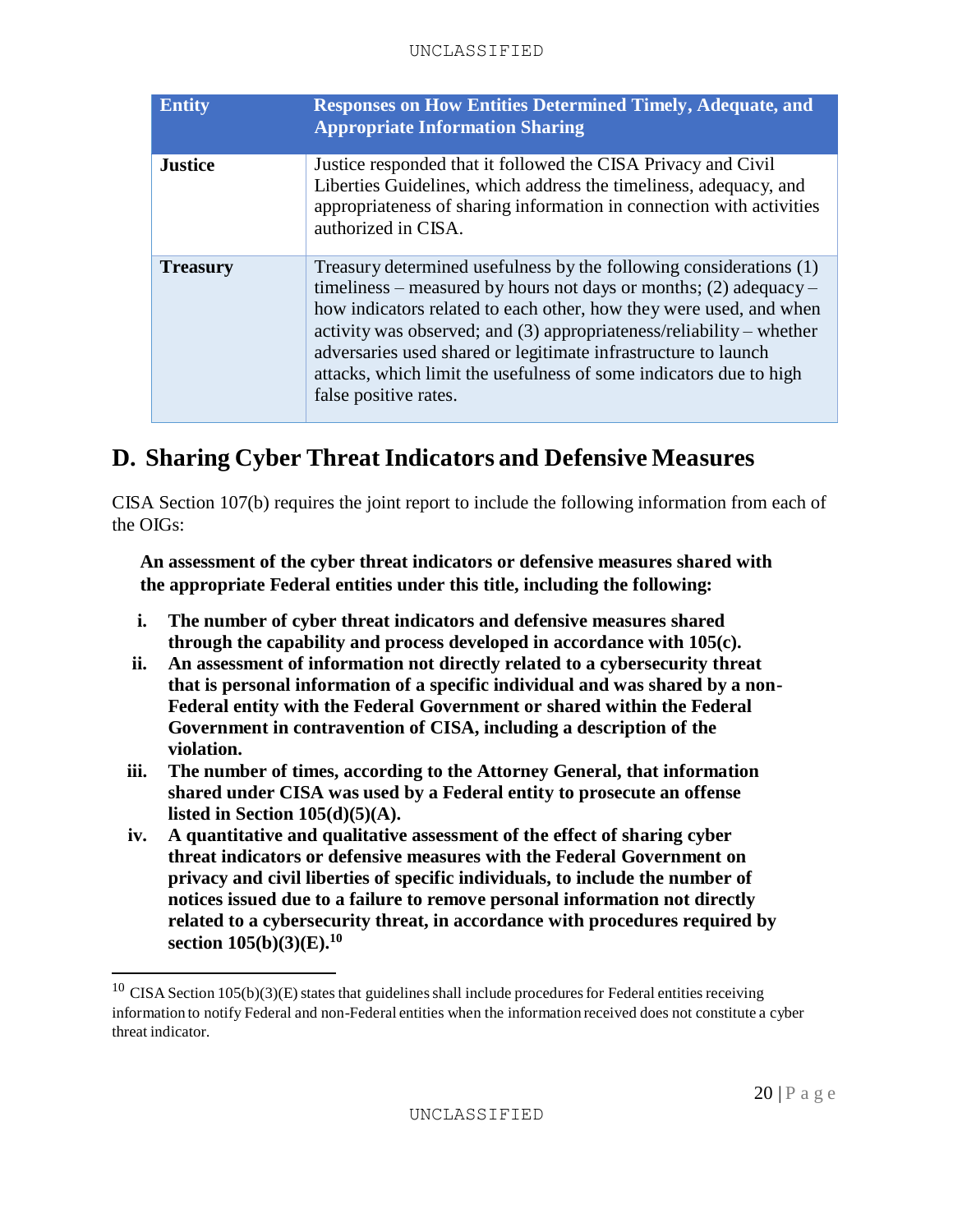#### **v. The adequacy of steps taken by the Federal Government to reduce any adverse effect from activities carried out under CISA on the privacy and civil liberties of U.S. persons.**

We developed 14 questions to assist the entities with their reviews. Three questions address the number of indicators and measures shared using the AIS system; two address assessing information not directly related to a cybersecurity threat; seven address the effect of sharing indicators and measures on privacy and civil liberties of specific individuals; and two address the adequacy of steps taken to reduce any adverse effects of CISA-related activities. In addition, Justice requested information on the number of times information shared under CISA was used to prosecute an offense.

### **Number of Cyber Threat Indicators and Defensive Measures Shared Using the AIS system**

- 1. (To be answered by DHS OIG only) How many cyber threat indicators and defensive measures have non-Federal entities shared with the DHS through the capability and process developed under section 105(c)?
- 2. (To be answered by DHS OIG only) How many of those cyber threat indicators and defensive measures reported for the question above did the DHS share with other Federal entities?
- 3. (To be answered by all entities' OIGs except DHS) How many cyber threat indicators and defensive measures from non-Federal entities did the DHS relay to your agency?

CISA Section 105(c) required DHS to develop and implement a capability and process to accept cyber threat indicators and defensive measures from non-Federal entities in real-time and then share the information in an automated manner in real-time with the Federal Government. DHS developed the AIS initiative as the primary mechanism to exchange unclassified cyber threat indicators and defensive measures with Federal and non-Federal entities in an automated manner. The AIS system connects participating organizations to a DHS-managed system that allows two-way sharing of cyber threat indicators.

According to DHS OIG, DHS reported that between November 2016 and June 2017, non-Federal entities shared 181,307 unclassified cyber threat indicators and two defensive measures using the AIS system. DHS then shared the cyber threat indicators and defensive measures with other Federal entities.

The OIGs for the remaining nine entities responded as follows:

- Energy reported receiving 26,236 cyber threat indicators through the AIS Industry system in 2016; however, the name of the company sharing the information was redacted and all indicators appeared to come from DHS.
- Treasury reported receiving 19,855 cyber threat indicators and defensive measures from non-Federal entities via DHS as of March 2017. However, Treasury stated that private sector submissions to DHS may have details identifying the reporter removed; therefore, it was possible that multiple reported indicators were condensed into a single indicator and the actual number could be higher than the 19,855 reported via DHS.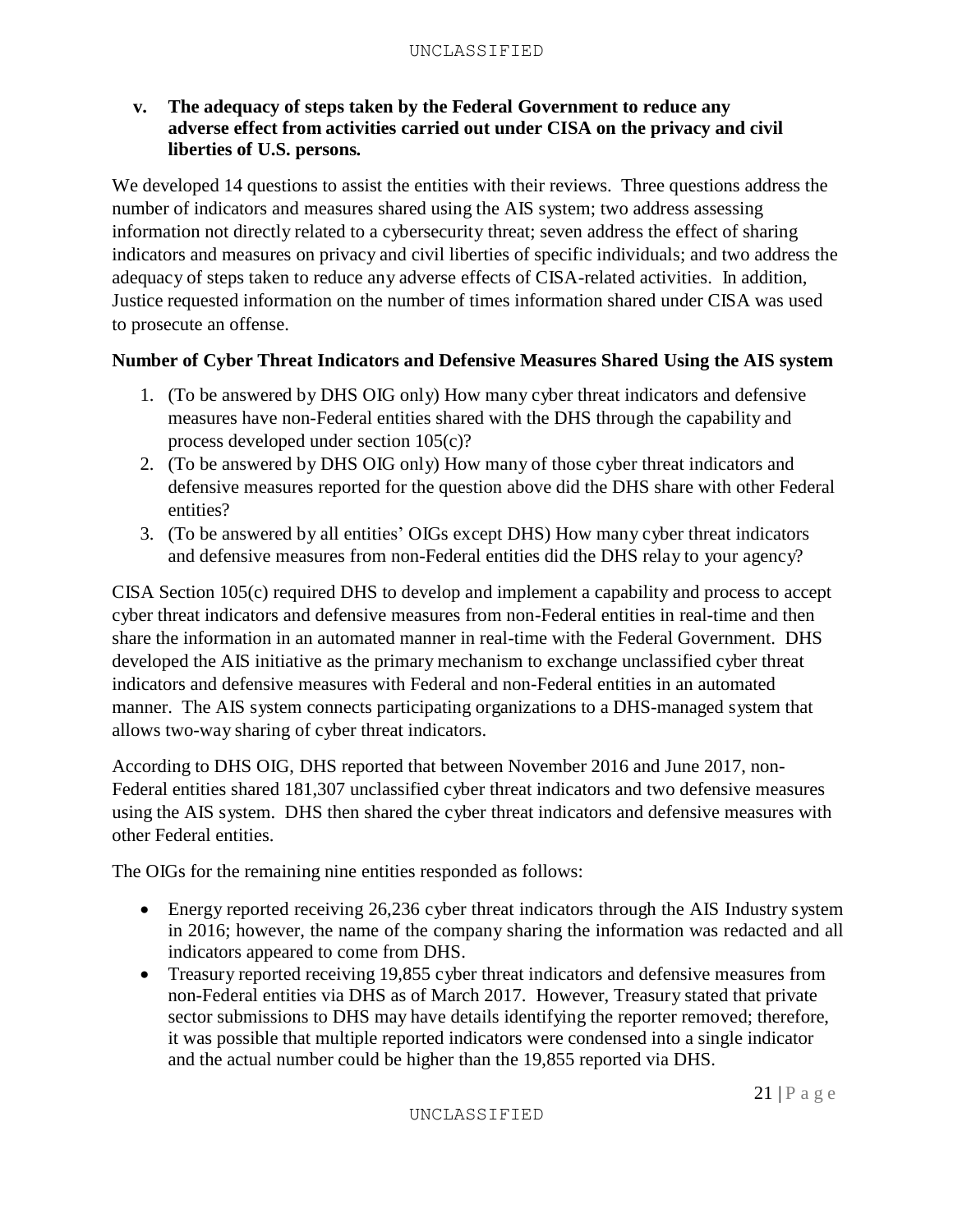- Justice reported DHS shared approximately 30,000 cyber threat indicators; however, the source of the indicators was not disclosed to the recipients.
- NSA stated that it had not ingested AIS system data into its databases because it continues to work to appropriately tag the data in a manner that would assist with appropriate access and dissemination by analysts. NSA reported "one instance" of receiving information from a private entity via a non-automated process.
- ODNI and Commerce stated they could not identify whether the cyber threat indicators and defensive measures from DHS were from non-Federal entities because the information did not identify the originating entity.
- USCYBERCOM reported it received cyber threat indicators and defensive measures from DHS; however, it could not provide the total number from non-Federal entities.
- DoD CIO and DC3 indicated they do not have a process for tracking the number of cyber threat indicators and defensive measures from other Federal entities.
- DISA reported it does not have a method to count indicators shared by DHS.

## **Information Not Directly Related to a Cybersecurity Threat**

- 1. Did any Federal or non-Federal entity share information with your agency that was not directly related to a cybersecurity threat that was personal information of a specific individual or information identifying a specific individual in violation with this title?
- 2. Please include a description of the violation.

The OIGs responded that none of the ten entities reported receiving information from any Federal or non-Federal entity that was not directly related to a cybersecurity threat and that included personal information of a specific individual.

**Prosecuting an Offense.** Justice reported that crediting a case solely on information shared under CISA is not measureable because information gathered to prosecute an offense may come from multiple sources, including CISA.

## **Effects of Sharing Cyber Threat Indicators and Defensive Measures**

- 1. Was there an effect of your agency sharing cyber threat indicators and defensive measures with the Federal Government on privacy and civil liberties of specific individuals?
- 2. What was the effect on privacy and civil liberties of specific individuals?
- 3. How did your agency quantitatively and qualitatively assess the effect?
- 4. Did your agency receive any notices regarding a failure to remove information that was not directly related to a cybersecurity threat, and were any of those notices related to personal information of a specific individual or information that identified a specific individual?
- 5. How many notices did your agency receive?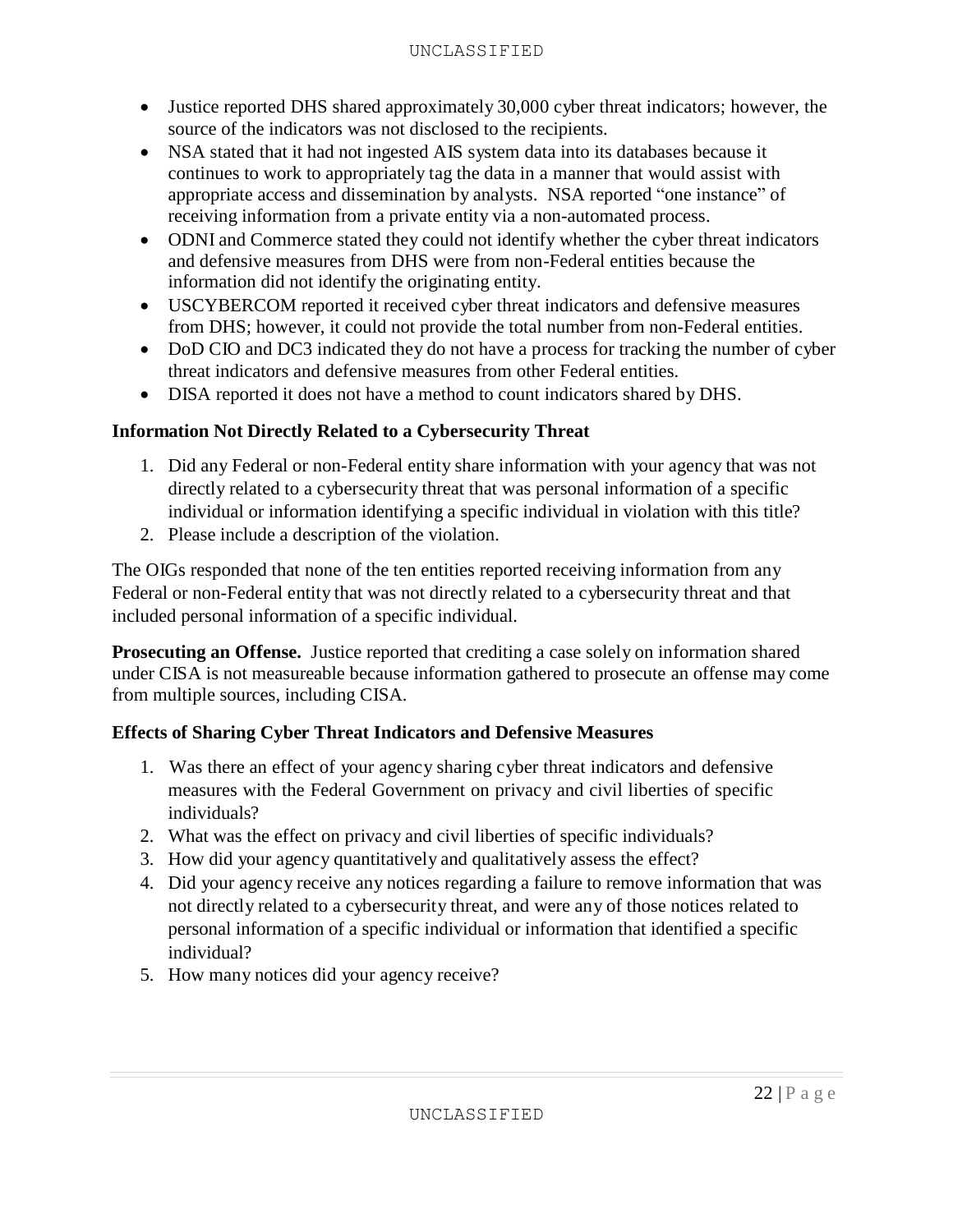- 6. Did your agency issue any notices regarding a failure to remove information that was not directly related to a cybersecurity threat, and were any of those notices related to personal information of a specific individual or information that identified a specific individual?
- 7. How many notices did your agency issue?

For questions one through four, only Treasury identified potential effects on the privacy and civil liberties of specific individuals due to sharing cyber threat indicators and defensive measures with the Federal Government. Specifically, Treasury identified a limited potential impact in the event a Treasury report adversely affects a Treasury employee based on the report information. Treasury is in the final stages of its review of the Privacy and Civil Liberties Impact Assessment and will be able to more definitively answer this question upon the completion of the assessment. Although no effect has actually been found, Treasury applies a quantitative analysis using Fair Information Practice Principles and other considerations, such as whether security activities involve monitoring or interception of communications or compiling of information on lawful activities that may impact civil liberties.

For questions five through seven, none of the ten entities reported receiving or issuing notices for a failure to remove information containing PII when not directly related to a cybersecurity threat.

#### **Steps Taken to Reduce Adverse Effects**

- 1. Were the steps taken by your agency to reduce adverse effects from the activities carried out under this title on the privacy and civil liberties of U.S. persons adequate?
- 2. How did your agency determine adequacy of the steps taken?

The OIGs responded that two of the ten entities – DISA and Energy –reported they did not take any steps to reduce potentially adverse effects from activities under CISA on the privacy and civil liberties of U.S. persons because they were not aware of any adverse effects. NSA reported they did not take any steps beyond those required by the CISA Privacy Guidelines and applicable procedures because they were not aware of any adverse effects. The OIGs responded that the remaining seven entities – ODNI, Commerce, DoD CIO and DC3, USCYBERCOM, DHS, Justice, and Treasury – stated they took adequate steps to reduce any adverse effects and explained how they determined adequacy of those steps.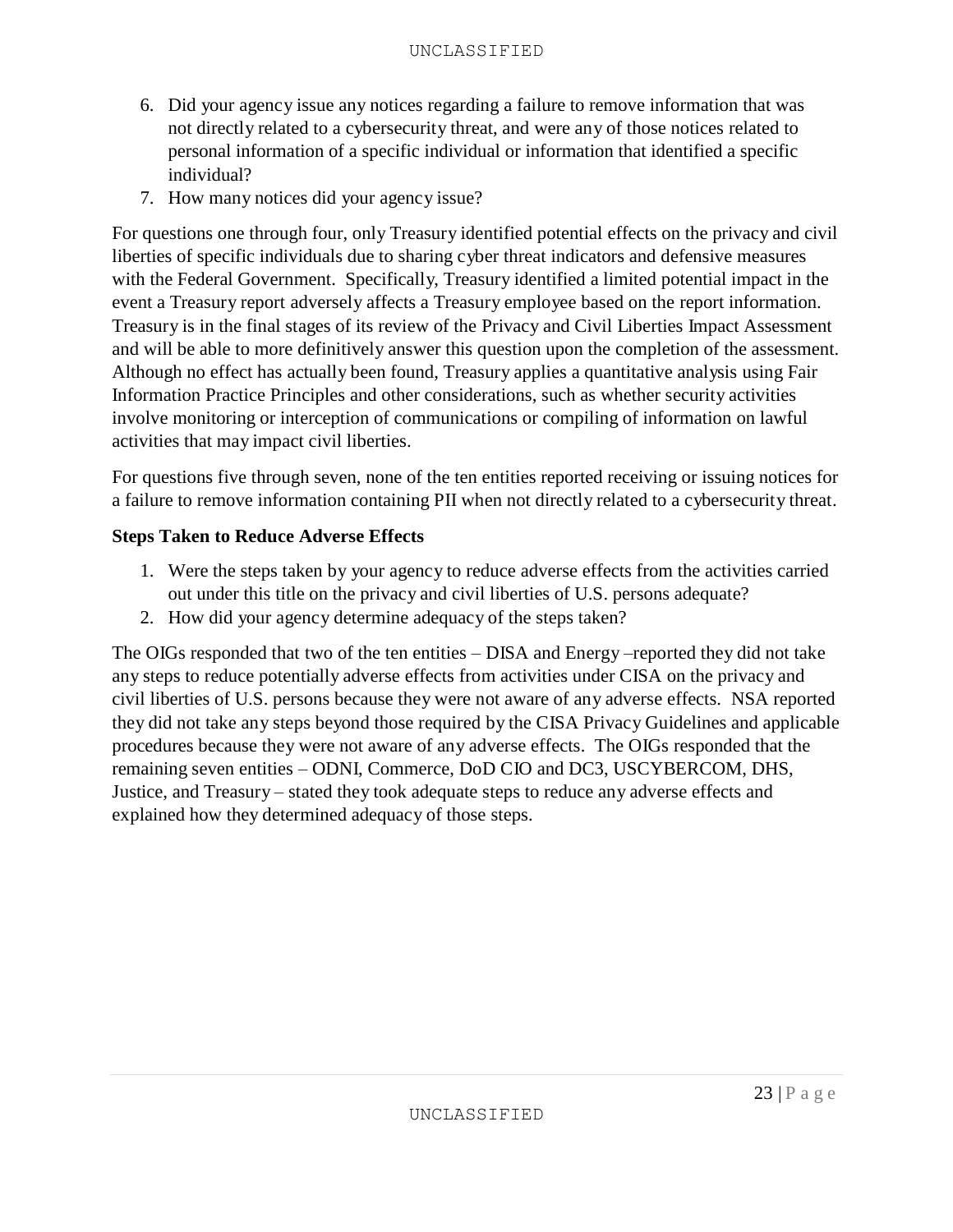Table 4 provides responses on how the seven entities listed above determined adequacy.

| Table 4. Entities' Responses on Determining Adequacy of Steps Taken |  |  |  |  |
|---------------------------------------------------------------------|--|--|--|--|
|---------------------------------------------------------------------|--|--|--|--|

|     | <b>Entity</b>     | <b>Responses on How Entities Determined Adequacy of Steps</b><br><b>Taken to Reduce Adverse Effects</b>                                                                                                                                                                                                                                                                                                                                    |
|-----|-------------------|--------------------------------------------------------------------------------------------------------------------------------------------------------------------------------------------------------------------------------------------------------------------------------------------------------------------------------------------------------------------------------------------------------------------------------------------|
|     | <b>ODNI</b>       | ODNI determined all cyber threat indicators provided to and shared<br>by ODNI were tied directly to specific technical system/network<br>vulnerabilities and protections. They did not include PII or require<br>steps to reduce any impact on persons.                                                                                                                                                                                    |
|     | <b>Commerce</b>   | Commerce reported that the Commerce Threat Intelligence Portal<br>system removed certain types of information to develop indicators,<br>and PII would not meet the format of an indicator. Shared<br>indicators cannot be viewed until they are reviewed by<br>administrators who determine whether to publish the indicators. In<br>addition, no protected personal information has been accidently<br>shared with unauthorized entities. |
|     | DoD CIO and DC3   | DoD CIO and DC3 responded they only shared cyber incidents<br>with PII after the submitting contractor had determined that the<br>information was relevant and necessary to cyber incidents, follow-<br>on forensics, or cyber intrusion damage assessment analysis.                                                                                                                                                                       |
| DoD | <b>USCYBERCOM</b> | USCYBERCOM continuously evaluated the adequacy of steps<br>taken through constant communication and collaboration efforts<br>with its liaison officers, 24/7 cyber operation centers, and cyber<br>partners, along with annual training requirements.                                                                                                                                                                                      |
|     | <b>DHS</b>        | DHS developed privacy and civil liberties guidelines and U.S.<br><b>Computer Emergency Readiness Team Information Handling</b><br>guidelines and implemented privacy controls to prevent PII<br>violations. In addition, DHS performed a manual review to remove<br>personal information to ensure there is no unauthorized release of<br>PII and a privacy impact assessment on the AIS system.                                           |
|     | <b>Justice</b>    | Justice determined the cyber threat indicators provided to and<br>shared via the Justice platform were specific to technical system<br>and network vulnerabilities and did not include PII or require steps<br>to reduce the impact on persons. Additionally, Justice and DHS<br>co-authored the CISA Privacy and Civil Liberties Guidelines that<br>address proper safeguard and handling of PII and violations.                          |
|     | <b>Treasury</b>   | Treasury has not found any reports shared or received that<br>contained inappropriate personal or other data.                                                                                                                                                                                                                                                                                                                              |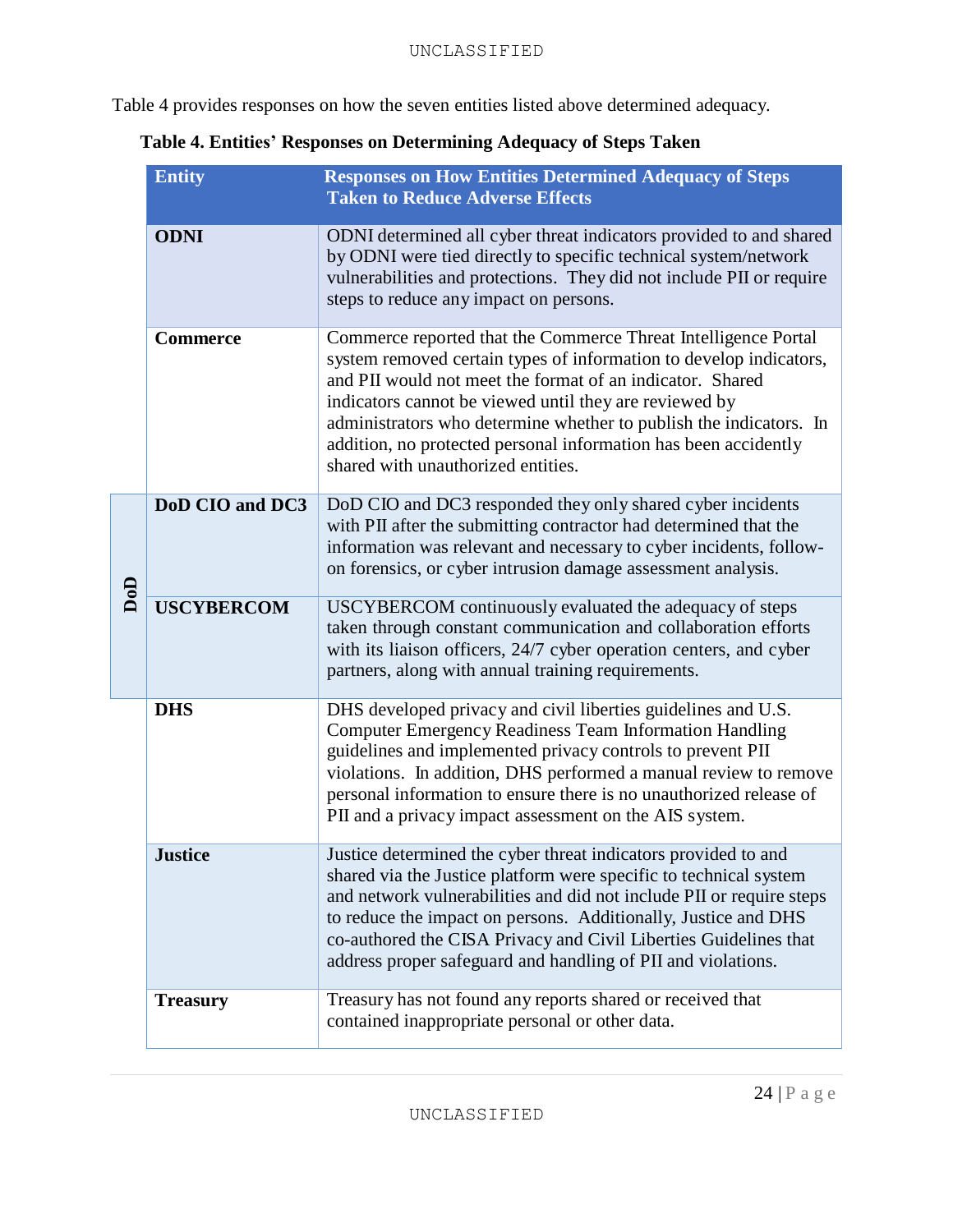# **E. Inappropriate Barriers**

CISA Section 107(b) requires the joint report to include the following information from each of the OIGs:

## **An assessment of the sharing of cyber threat indicators and defensive measures among Federal entities to identify inappropriate barriers to sharing information.**

We developed two questions to assist the entities with their reviews.

- 1. Has your agency identified any barriers that adversely affected the sharing of cyber threat indicators and defensive measures among Federal entities?
- 2. Please describe the barriers and the effect the barriers have on the sharing of cyber threat indicators and defensive measures.

**Barriers to Sharing Cyber Threat Information.** The OIGs responded that seven of the ten entities reported different barriers to sharing cyber threat information. Several of the barriers included issues with sharing cyber threat information. Table 5 presents the responses for the seven entities that reported barriers to sharing cyber threat information.

|                | <b>Entity</b>     | <b>Entities' Responses on Barriers to Sharing Cyber Threat</b><br><b>Information</b>                                                                                                                                                                                                                                                                                                                                                                                                        |
|----------------|-------------------|---------------------------------------------------------------------------------------------------------------------------------------------------------------------------------------------------------------------------------------------------------------------------------------------------------------------------------------------------------------------------------------------------------------------------------------------------------------------------------------------|
|                | <b>Commerce</b>   | Commerce responded that cyber threat indicators might contain<br>information pertaining to an internal agency that would present a<br>threat if published externally. In addition, the Commerce Threat<br>Intelligence Portal, used for sharing between the Department and its<br>bureaus, does not allow for integration with the bureaus' automated<br>tools necessary for processing the indicators, thereby hindering the<br>sharing of cyber threat indicators and defensive measures. |
|                | <b>DISA</b>       | DISA reported that agencies that have not requested access to Cyber<br>Situational Awareness Analytic Capabilities/Fight by Indicator<br>and/or do not have access to SIPRNet are prevented from sharing<br>cyber threat indicators and defensive measures.                                                                                                                                                                                                                                 |
| $\overline{a}$ | <b>USCYBERCOM</b> | USCYBERCOM responded that some indicators derived from<br>intelligence reporting might not be authorized for wider<br>dissemination due to the classification level. These indicators will<br>not be shared with Federal entities or trusted agents without<br>appropriate clearance.                                                                                                                                                                                                       |

**Table 5. Entities' Responses on Barriers to Sharing Cyber Threat Information**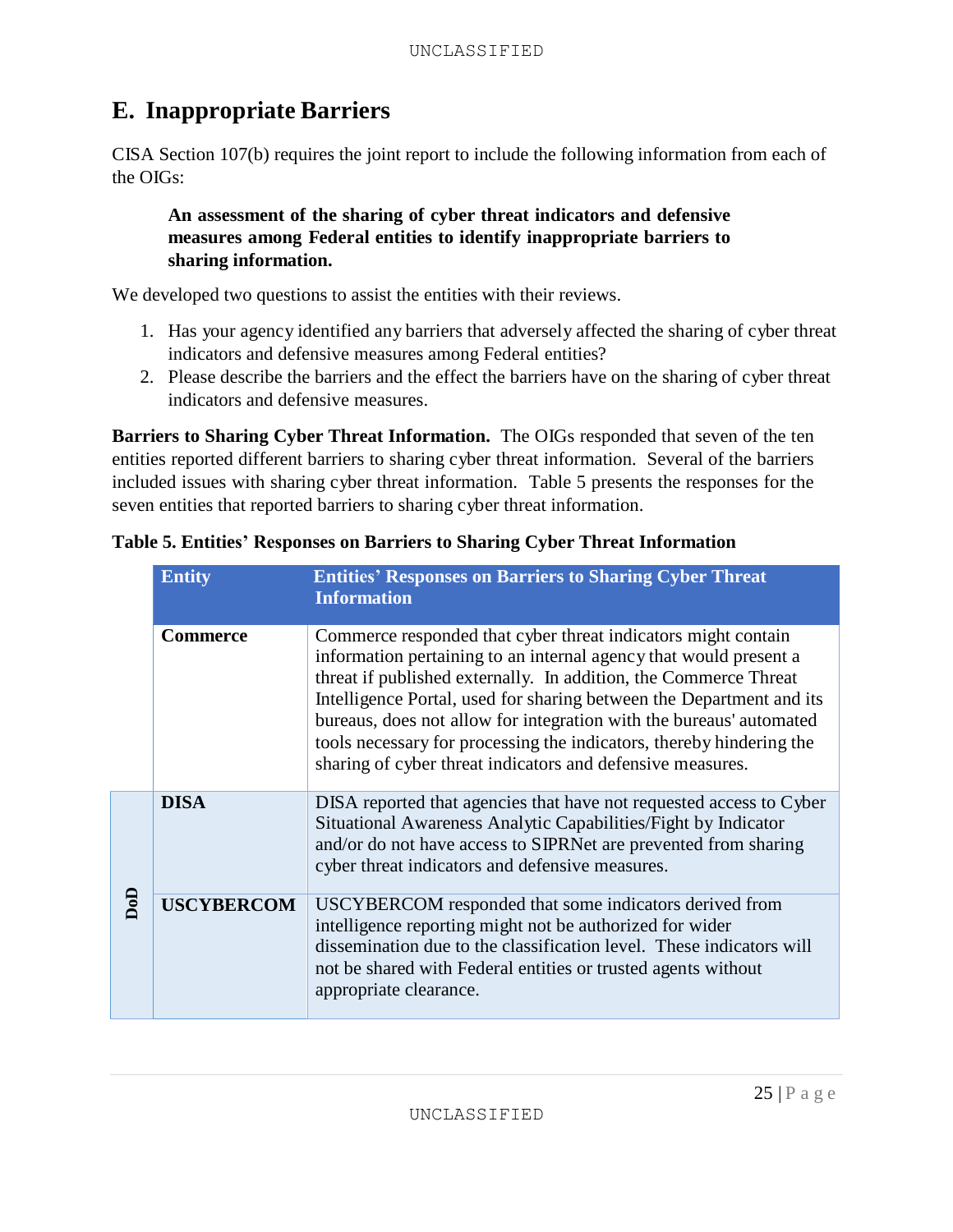| <b>Entity</b>  | <b>Entities' Responses on Barriers to Sharing Cyber Threat</b><br><b>Information</b>                                                                                                                                                                                                                                                                                                                                                                                                                                                                                                                                                                                                                                                                                                                                                                                                                                                                                                                                  |
|----------------|-----------------------------------------------------------------------------------------------------------------------------------------------------------------------------------------------------------------------------------------------------------------------------------------------------------------------------------------------------------------------------------------------------------------------------------------------------------------------------------------------------------------------------------------------------------------------------------------------------------------------------------------------------------------------------------------------------------------------------------------------------------------------------------------------------------------------------------------------------------------------------------------------------------------------------------------------------------------------------------------------------------------------|
| <b>Energy</b>  | Energy indicated that cultural barriers had an impact on sharing<br>cyber threat indicators and defensive measures. The reluctance to<br>release information deemed organizationally specific, liability<br>concerns, or the general resistance to change are ongoing challenges.<br>In addition, a general lack of openness by both government and<br>private entities concerning cyber threat details hindered the positive<br>impact such information could provide. Participants receive cyber<br>threat indicators from others, but most agencies were reluctant to<br>share their information. Energy did not identify any significant<br>technical barriers.                                                                                                                                                                                                                                                                                                                                                   |
| <b>DHS</b>     | DHS reported the following barriers and challenges to sharing cyber<br>threat indicators:<br>The system DHS currently uses does not provide the quality,<br>contextual information needed to ensure appropriate responses to<br>evolving threats.<br>A cross-domain solution and automated tools are lacking to<br>analyze and share cyber threat information timely.<br>Enhanced outreach is needed to increase participation and better<br>$\bullet$<br>coordinate information sharing across Federal agencies and the<br>private sector.                                                                                                                                                                                                                                                                                                                                                                                                                                                                           |
| <b>Justice</b> | Justice reported the following barriers:<br>Information sharing between Justice and the Intelligence<br>Community is often challenging due to the classification of<br>information.<br>Participants in the AIS system are not extensively vetted,<br>which is a concern when sharing sensitive cyber threat<br>information through the AIS system.<br>Some private entities are hesitant to share cyber threat<br>information because they believe sharing such information<br>may raise legal and competitive issues, including potential<br>anti-trust issues.<br>Justice continues to face challenges in communicating with<br>$\bullet$<br>some private sector companies and industries based on the<br>perception that cooperation with law enforcement may lead<br>to negative business and regulatory consequences.<br>Justice continues to operate in an environment in which<br>public perception of Federal Government actions in<br>cyberspace, especially those of law enforcement agencies, is<br>mixed. |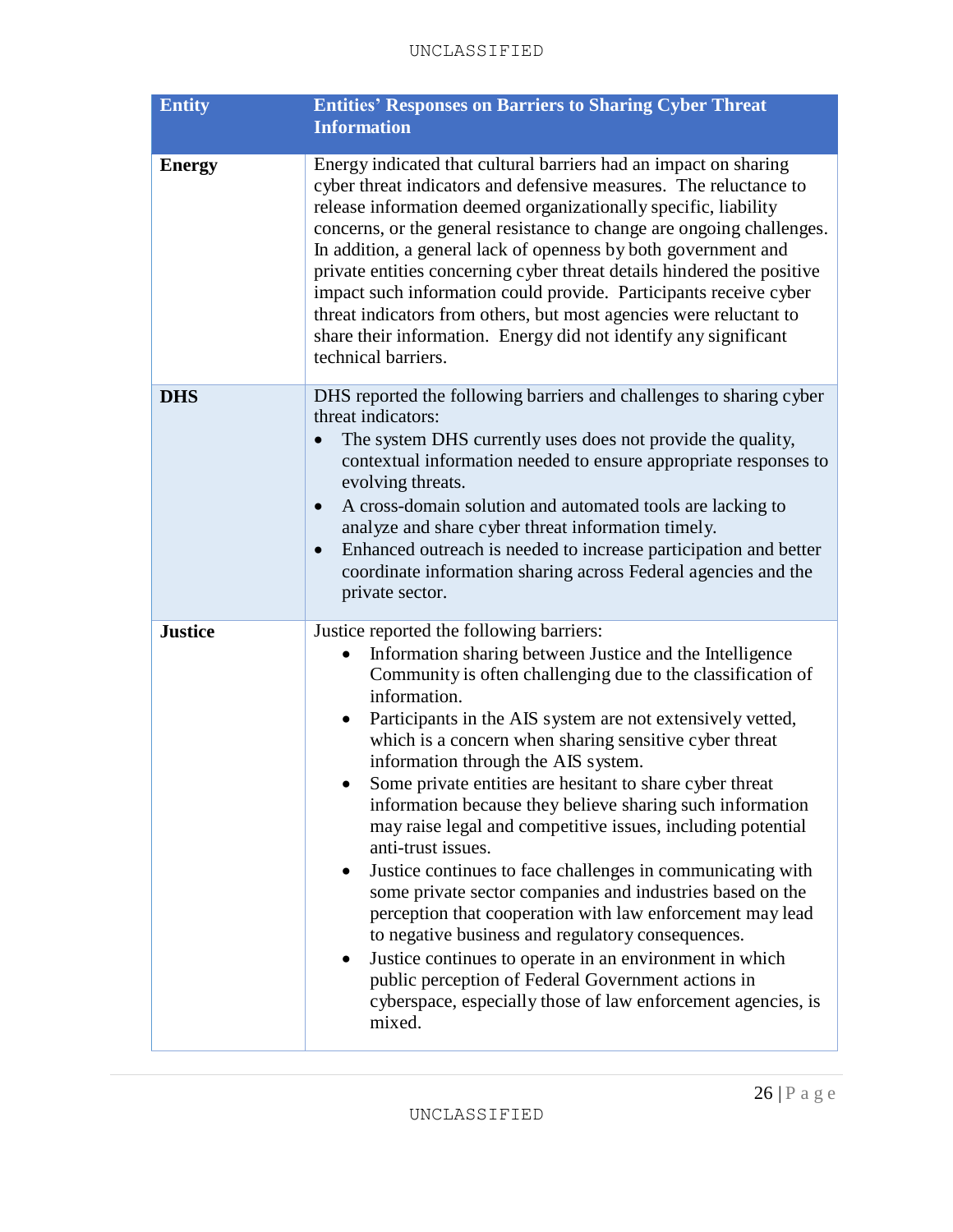#### UNCLASSIFIED

| <b>Entity</b>   | <b>Entities' Responses on Barriers to Sharing Cyber Threat</b><br><b>Information</b>                                                                                                                                                                                                                                 |
|-----------------|----------------------------------------------------------------------------------------------------------------------------------------------------------------------------------------------------------------------------------------------------------------------------------------------------------------------|
| <b>Treasury</b> | Treasury responded that sharing cyber threat indicators and<br>defensive measures with the AIS system requires using a specialized<br>report format. Treasury needs to build another report generation<br>algorithm, which has delayed its ability to share information with<br>Federal partners via the AIS system. |

For the remaining three entities:

- ODNI responded that it recently deployed a capability to share indicators across the Intelligence Community, and it expects to learn more about potential barriers as sources of indicators are added and users from across the Intelligence Community access the data for cyber defense activities.
- DoD CIO and DC3 did not report any barriers. However, they stated that in order to share classified information under the Defense Industrial Base Cyber Security program, DoD CIO and DC3 required Defense Industrial Base participants to have safeguards to receive and store classified information at the Secret level and use Defense Industrial Base Net-Secret.
- NSA responded that it has not uncovered any barriers that would adversely affect sharing cyber threat information among Federal entities. However, NSA stated that it implements complex data tagging processes to ensure ingested data is properly marked in NSA repositories. As a result, determining the proper tagging for cyber threat indicators ingested via the AIS system requires deliberation, and NSA has been challenged by the ingestion and storage of cyber threat indicators obtained from the AIS system.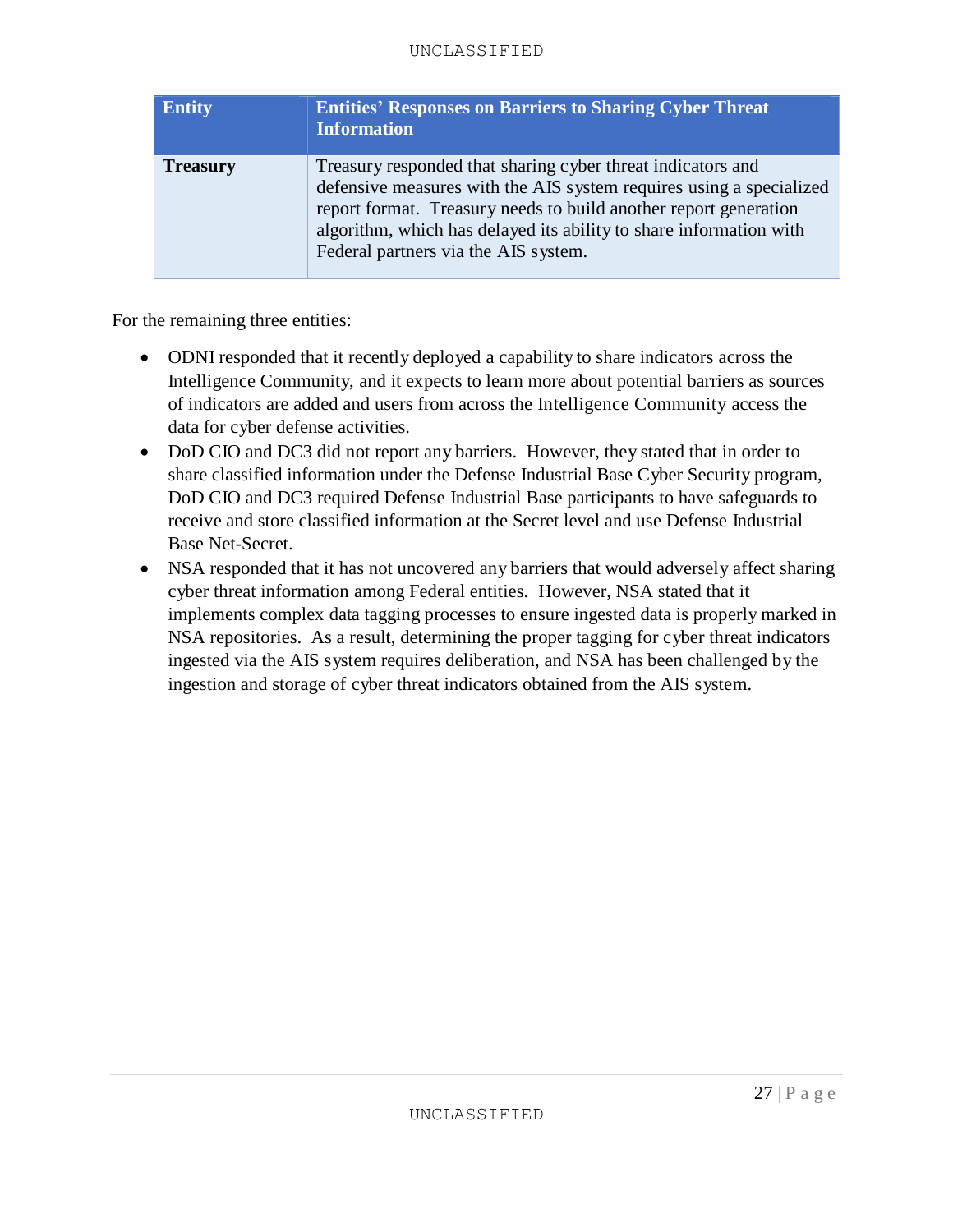# **Acronyms**

| <b>AIS</b>        | <b>Automated Indicator Sharing</b>              |
|-------------------|-------------------------------------------------|
| <b>CIO</b>        | <b>Chief Information Office</b>                 |
| <b>CISA</b>       | Cybersecurity Information Sharing Act of 2015   |
| CY                | Calendar Year                                   |
| DC3               | DoD Cyber Crime Center                          |
| <b>DHS</b>        | Department of Homeland Security                 |
| <b>DISA</b>       | Defense Information Systems Agency              |
| <b>DoD</b>        | Department of Defense                           |
| <b>NSA</b>        | <b>National Security Agency</b>                 |
| <b>ODNI</b>       | Office of the Director of National Intelligence |
| <b>OIG</b>        | Office of Inspector General                     |
| PII               | Personally Identifiable Information             |
| <b>USCYBERCOM</b> | U.S. Cyber Command                              |